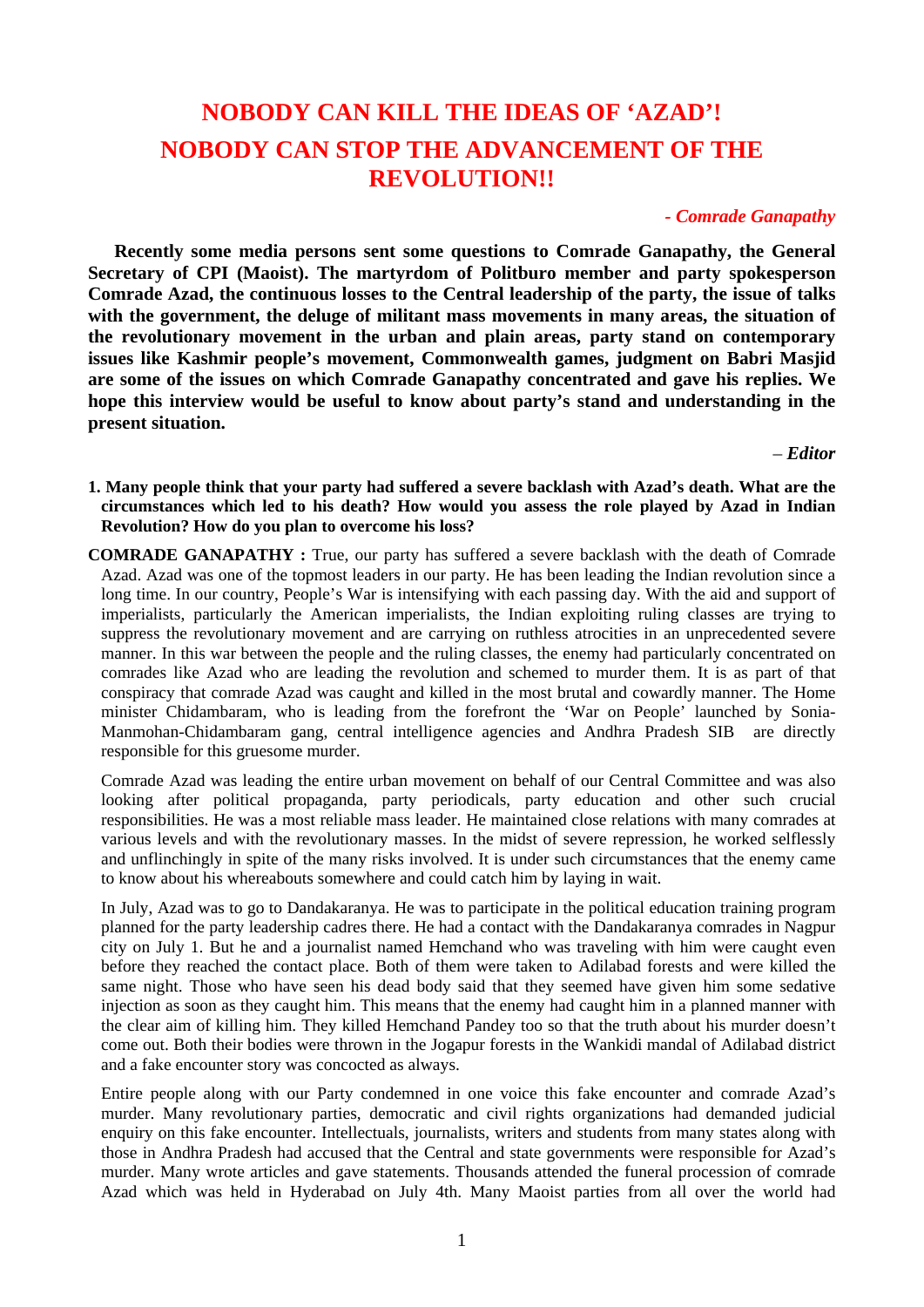condemned the murder of comrade Azad and written letters to our CC hailing his services to the Indian revolution. On this occasion, I send my revolutionary greetings and gratitude to all these organizations and individuals on behalf of our CC. It is such democratic and revolutionary consciousness which would help sustain people's movements.

Azad was attracted to the revolutionary movement while he was studying in the Warangal Regional Engineering College in 1972. Azad who was exceptionally brilliant in his studies had played a dynamic role in the revolutionary movement too. He played a role in the formation of the Radical Students Union (RSU) in 1974. He was elected as the state president of RSU in 1978. He was one of the founders of the All India revolutionary student's movement and guided it from its inception in 1985. He played a key role in conducting a seminar on Nationality Question in the then Madras city in 1981. Later he took up the responsibility of building the revolutionary movement in Karnataka and build up the Maoist party in Karnataka for the first time. He attracted many comrades like Saketh Rajan into the party. When opportunistic elements tried to split the party in 1985 and in 1991, comrade Azad had played a crucial role in keeping the party united and strong and in defeating their opportunist politics with a proletarian outlook. He worked tirelessly for twenty years as a CC member and Politburo member from 1990 till now. We cannot separate Azad's life from the revolutionary movement's history of the past forty years. Particularly, he played a key role in the ideological, political spheres, party education and running of periodicals and such. He fulfilled the responsibility of the party spokesperson since three years as 'Azad' in the most excellent and exemplary manner. He used his intellect and sharp pen outstandingly in fighting back the 'War on People' led by the Chidambaram gang. He stood as the voice of the people against the rulers and exploiters. In the development of the party's political line, in the development of the party, people's army and mass organizations, in extending the movement, in the emergence of new democratic power organs and in all the victories won, Azad's ideological, political work and practice played a key role. Unflinching commitment in face of any odds and during the ebb and flow of the movement, great sacrificing nature, selflessness, simple living, indefatigable work for the revolution and for the interests of the people, astounding study, study of changing phenomena in the society from time to time, being with the people always are some of the great proletariat ideals established by Comrade Azad. Though he is no more, it is undeniable that he would serve as a revolutionary role model to every revolutionary and particularly to the youth, students and intellectuals.

It is true that it would be very difficult to fulfill the loss because comrade Azad's life has been completely intertwined with the advancement of the revolutionary movement. He was a great revolutionary who was steeled in the ups and downs of the movement. Revolutionary movements give birth to leaders in this manner. In turn, these leaders lead the revolutionary movements down the path of victory. The sacrifice of many leaders is also inevitable in the revolutionary movement. **The very conditions which give birth to the revolutionary movements and help its advancement would give birth to its leadership too. This has been proven repeatedly in the world revolutionary history. So the material conditions which are favorable for the rapid advancement of the revolutionary movement in our country today would give birth to thousands of leaders like comrade Azad.** The ideological-political and practical work done by comrade Azad and the communist ideals he established have created the base for such an eventuality. The martyrdom of a Surapaneni Janardhan had placed an ideal in front of many comrades like Azad. Likewise many more revolutionaries would be born by taking the sacrifice of Azad as an ideal. They would lead the Indian revolution. The enemy could eliminate the physical presence of Azad but it would be impossible to stop the ideas he had spread in the party and among the people from turning into a material force.

In our history though we had lost important leaders many times and had faced many ups and downs, we had always stood up again and could advance the movement. We are still attracting educated cadres into our party from various parts of our country. We are confident that we would be able to fill the void created by Azad's death by training them up well in practice. The ruling classes are ecstatic that they had broken the jar of knowledge by killing Azad. But those fools do not understand that thousands of Azads would be born from the land where that knowledge had been spilled. Azad had haunted the ruling classes with his political attacks when he was alive. Now even after his death he is haunting them. The ruling classes startle at the very mention of his name.

Before the death of Azad too, we had lost important leadership comrades in fake encounters and many more had been arrested. These losses are heavy too. But we would definitely overcome these losses and would definitely advance the revolutionary movement firmly.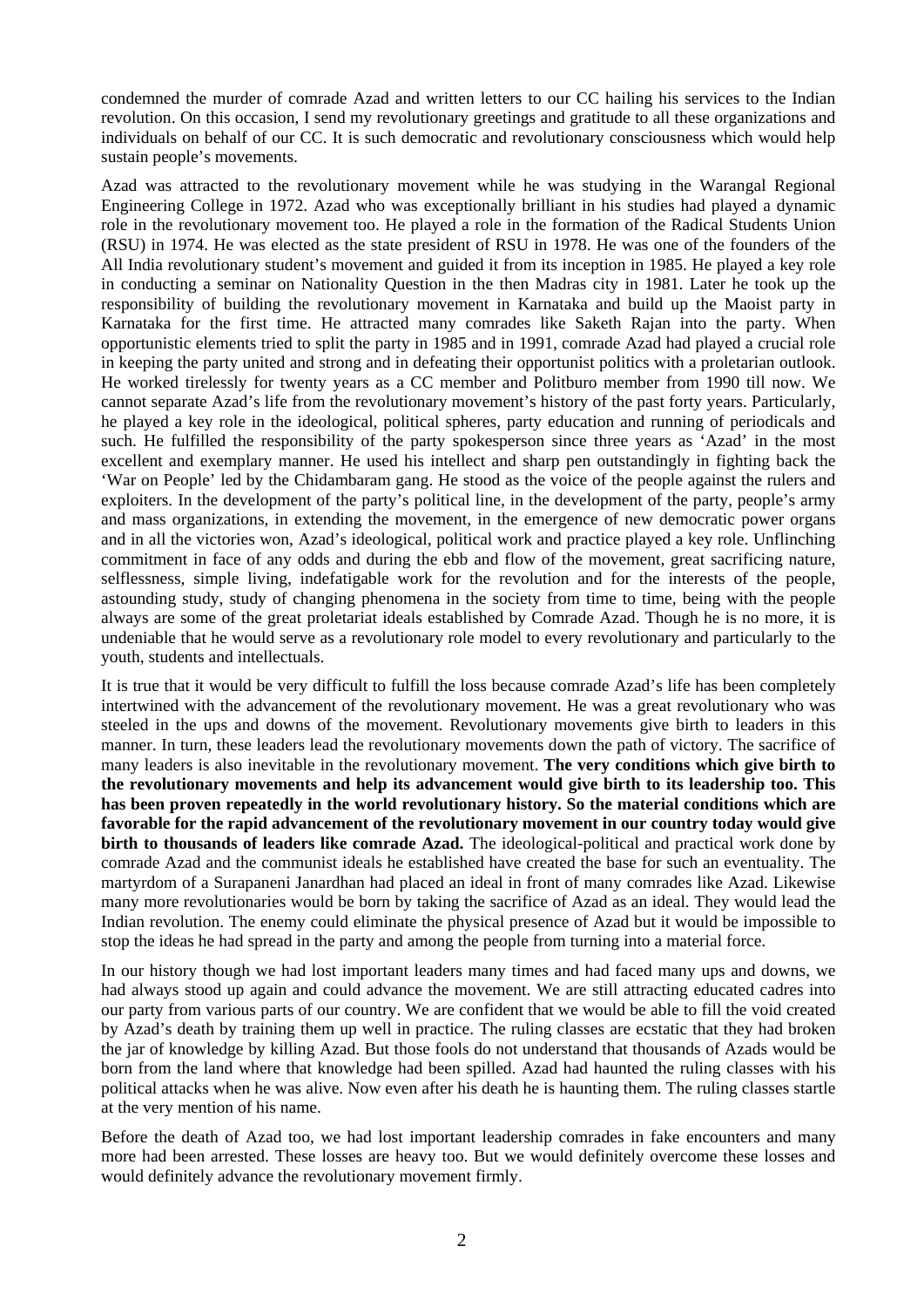**2. In the interview you gave to Jan Myrdal and Gautam Navlakha you said that your party was ready for talks with the government. In the letter written by your spokesperson Azad to Agnivesh, he said your party was ready for simultaneous ceasefire from both sides. Now that the government had killed Azad in a conspiratorial manner, do you think it is possible to hold talks? Are you still reiterating the stand taken before the death of Azad?** 

**COMRADE GANAPATHY :** In fact, you should put this question to Chidambaram and Manmohan Singh. For the past one and half year, comrades Azad, Kishenji and I have been stating our party's stand regarding talks a number of times. The government has been hiding the endless brutal violence it had been perpetuating on the people and has been announcing each time that talks would be held only if Maoists abjure violence. Chidambaram has been repeatedly shouting these words from the roof top. Keeping in view the war declared on the people and the difficulties they are facing due to it, Azad had continued declaring till the end that our party would be ready for simultaneous cease fire if the government is ready for it. His intention was to lessen the travails of the people to any possible extent. He mentioned the same demand in the letter written to Swami Agnivesh. Chidambaram and Manmohan Singh had not only killed him in a conspiratorial manner but are shamelessly performing the same charade once again. The fact is that the government doesn't feel any actual need for holding talks. If the peace wished by intellectuals, democrats and the people is to be established, then the most meaningless thing would be to demand that the counter-violence by people should be stopped while the government continues with its killing spree. When Chidambaram announced that Maoists should stop violence for 72 hours and Kishenji responded by giving a time of 72 days, Chidambaram's answer was to target Kishenji and to intensify the attacks in order to kill him. Azad who had written the letter to Agnivesh was targeted and killed. As part of Operation Green Hunt nearly one lakh paramilitary forces and three lakh state forces have been deployed. Of these the major forces are Special Forces. Every day, every hour and every minute these forces are perpetuating countless atrocities on the people. They are targeting the people and democrats who are opposing this and putting them in jails under UAPA and other draconian laws of the states. Except for the reactionaries and their stooges in the media, nobody else is supporting this war on people in our country. Even if there are a few individuals who support it, it is not because they know the facts but because they innocently believe the false propaganda of the government. We feel that there is absolutely no conducive situation for holding talks now.

People like Agnivesh are asking us not to retreat from the dialogue process and to come forward for talks even after the cold-blooded murder of comrade Azad. We want to ask them if they would be able to stop such conspiracies and plots the government is hatching to kill our party leaders. Doubtless, comrade Azad was killed by the government in a conspiracy. The post-mortem and forensic reports too prove this beyond doubt. So we request all democrats, peace-loving intellectuals and human rights' organizations to come forward with the firm demand that judicial enquiry should be conducted on Azad's murder.

It is crystal clear that there is no conducive atmosphere for talks. In spite of this we request the people and democrats to demand the government to prove its commitment towards the process of talks by coming forward to implement the following steps.

- 1) Stop Operation Green Hunt. Withdraw the paramilitary forces. If the government stops its offensive on the people, then the counter-offensive of the people would also stop. As many intellectuals are saying, if the offensive of the government doesn't take place then there would be no need for the people to resist.
- 2) Ours is a political party like many other parties in this country and the world. Our party has an ideological and military line and aim and correct, clear-cut policies on matters relating to culture, caste, gender, nationality, ecology etc. Even according to the laws formulated by these ruling classes, democratic rights would apply to our party. So the ban on our party should be lifted. Ban on our mass organizations should be lifted. Absolute democratic opportunities should be created for mass mobilization. Only in conditions where we could work democratically, we can come forward for talks.
- 3) In Andhra Pradesh, comrade Riyaz who had participated in talks with the government in 2004 was caught and murdered after torturing him brutally. Others who participated in talks were targeted and attempts were made to assassinate them. Now comrade Azad who was working to facilitate the process of talks was murdered. So, it is not possible to believe the government and send underground comrades for talks. Therefore if the government releases our leadership comrades from jails, then they would directly represent our party in the talks.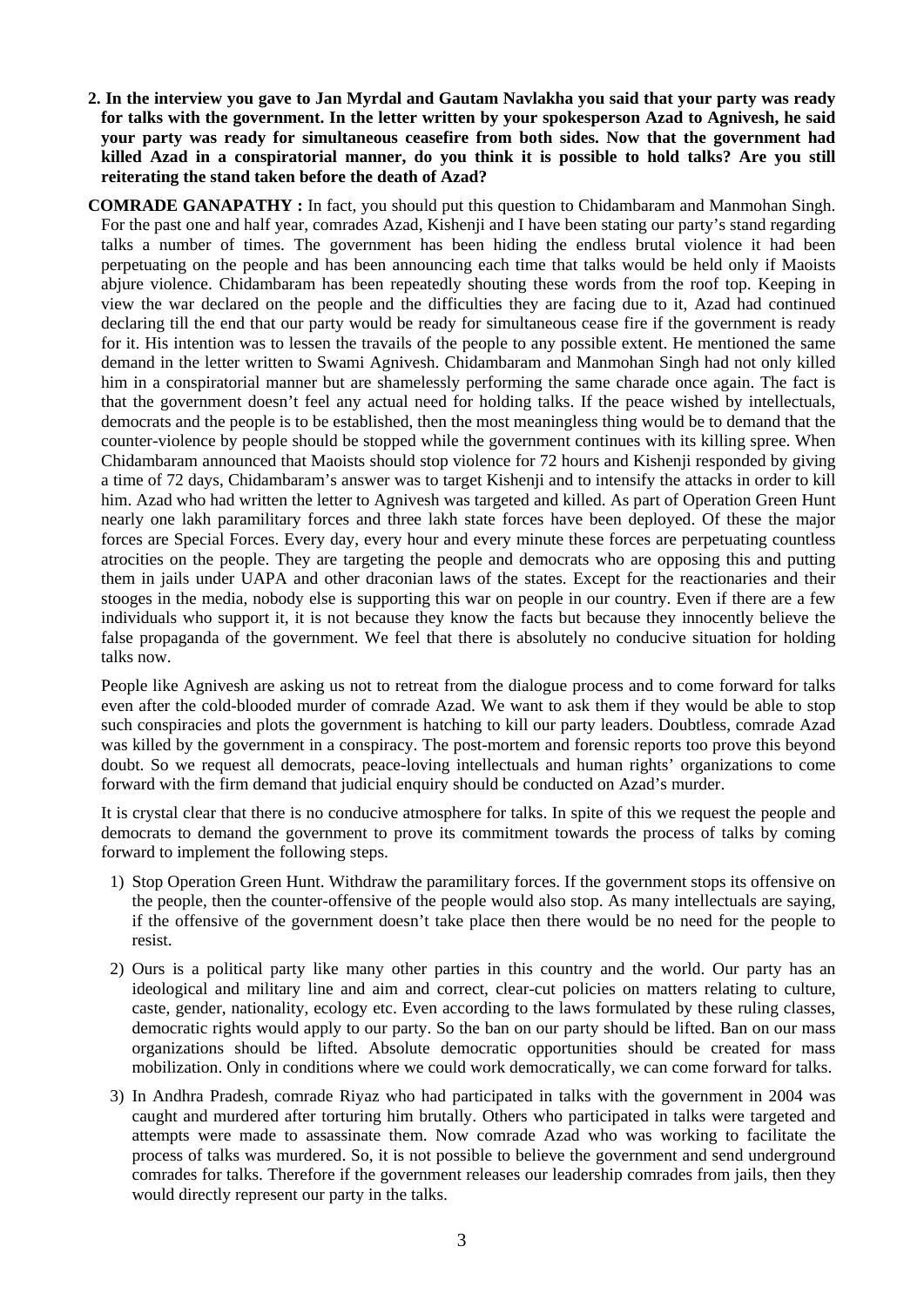So, you people should think about these three demands and place them before the government. We want to make it clear once again that any questions regarding talks should be put to the government first and not to us.

GK Pillai, Prakash Singh, Chidambaram and such likes are saying that we would come into line only if pressure is built up on us through intensification of fascist military offensive on our party and massacring the people. They are living in a fools' paradise. Building pressure, creating illusions in the name of talks, deceiving and destroying the party - this is the strategy of the government. In fact, our party is fighting for peace too. They believe only in suppression and they are incompetent in facing us politically and ideologically. People are fighting under the leadership of our party with the lofty aim of establishing permanent peace by ending the exploitation, oppression, brutal suppression and violence in our country and in the whole human society. **We see the issue of 'talks' and 'peace' as part of class struggle too. When class struggle intensifies, it would be in an armed form. In other circumstances it would be conducted in peaceful methods too.** So it is completely false that our party would come for talks if pressure is built up.

And then, a false propaganda is being conducted through the media that there are differences in our party regarding talks and that they are mainly on the lines of erstwhile MCCI and erstwhile People's War. This is hundred percent false. This is nothing but false propaganda by the enemy to create doubts in peoples' minds about our party to carry on their aims. Our Unity Congress has taken a clear stand on the matter of talks. The struggle between correct ideas and wrong ideas is a continuous process in the party. We would solve our differences of opinion by abiding the principle of democratic centralism and in the light of Marxism-Leninism-Maoism. This would only lead to the development of the party. We achieved great unity with the merger of the two parties. Now any discussions or conflict of ideas which takes place in the party would be in the form of ideological and political discussions in a united party and not in the form of differences between erstwhile MCCI and erstwhile CPI (ML) (People's War). We categorically state that the differences would never ever take the form of conflicts before the merger.

- **3. You are saying that the government has declared a war on the people. The government is saying that there is no war and that Operation Green Hunt is a figment of imagination of the media. It is very clear that coordinated attacks are carried on your party in all states. How is this offensive going on? How are you facing it and plan to face it?**
- **COMRADE GANAPATHY**: It is not just us who are saying that the government had declared a war on the people. All the people are saying so in one voice. All the people of the areas where this war is going on are saying so. All the democratic organizations, progressive forces and democrats of our country are saying very clearly that government is carrying a war on the people and are condemning it. The government is carrying on war on people and is blatantly lying that it is not the case. While Longkumer, Kalluri and Viswaranjan announce that the Operation Green Hunt is going on, on the other hand Chidambaram shamelessly declares that there is no such thing. It is increasingly getting exposed how terrible, how cruel fascist act this Green Hunt is and how dreadfully it is being carried on. In fact, in the various states where Maoist movement is present, nearly one lakh paramilitary forces are deployed. If we look at the number of police forces deployed in 9, 10 states against our movement it would be nearly three to four lakhs. What is the reason for deploying such a huge contingent of forces? What are these forces doing on a daily basis? Why are they increasing carpet security and construction of base camps, special training schools and jungle warfare schools? Why is the police budget of each state increased to such huge amounts and so rapidly? Why did the government release a package of thirteen and a half thousands of crores of rupees at once? Why huge sum of over one trillion rupees was allotted for internal security? Why are the central and state governments spending thousands of crores of rupees annually with the evil design of eliminating our movement? Why is the government carrying on mopping up campaigns in our strong areas like Chhattisgarh, Jharkhand, Bihar, Odisha, Maharashtra, North Andhra and North Telangana? Mopping up means destroying everything. Anybody can be killed, arrested, missed, raped and property, houses, harvest and everything can be destroyed. All this is nothing but fascist rule.

It is as part of this war that the enemy is concentrating on our leadership and killing them in the most brutal manner and putting them in jails by arresting them in an undemocratic and illegal manner. The government has chosen armed repression as the main form and carrying on this war. However, in support of this it is carrying on the offensive in all other spheres, i.e., political, ideological, psychological, cultural spheres in a multi-pronged attack.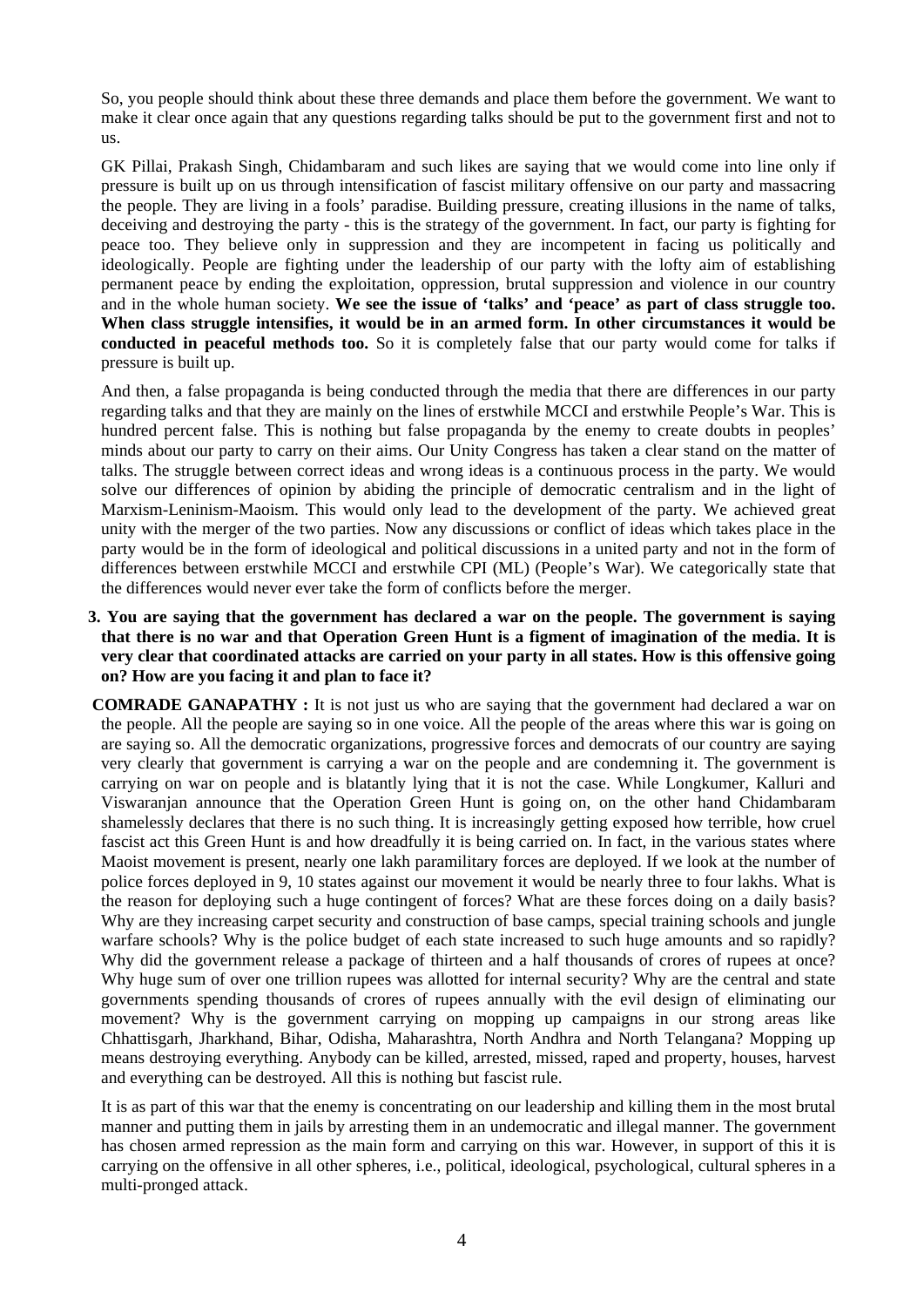That is why the people are consolidating themselves under our party leadership with a clear strategy, intensifying the people's war and establishing a new political power, new economy and new culture as an alternative to the present rule of the exploiting classes. Under our party's leadership our PLGA, our new power organs and people are fighting a life and death struggle against MoUs worth billions of rupees which the central and state governments had signed with MNCs and big comprador corporate houses in many states such as Odisha, Bengal, Jharkhand, Chhattisgarh, Maharashtra, Andhra Pradesh etc. That is why, people are saying that this callous government is lying when it says that this is not a war. People, democrats and revolutionary forces are strongly and unitedly opposing and equally strongly fighting back the war on people which the government is intensifying day by day. Democratic forces, anti-imperialist forces and revolutionary proletariat all over the world are also strongly opposing and protesting this war on the people waged by the ruling classes of our country.

**I want to clearly state one thing here. This war on the people is a brutal war launched by the government to suppress our just movement. This is an unjust war politically. This war by the ruling classes is carried on with a clear political aim. This would permanently continue the exploitation and oppression of the people. The self-defence war waged by the people also has a clear political aim. We are fighting with the aim of establishing a new society by destroying the exploitive and oppressive system. These two aims are completely at the opposite poles. At present revolutionary war is being waged in our country. The rulers are waging counter-revolutionary war against this revolutionary war. Both of these are seriously confronting each other. They represent the interests of two completely opposite classes.** 

Firstly, we want to fight back this war politically. The political aim of our resistance war is very clear. Depending on how deeply the vast masses understand this, how much they consolidate themselves, how much they arm themselves, we will be able to end this war as soon as possible. We are striving hard for the same. That is why we are fighting the enemy in a multi-pronged manner in all spheres.

- **4. Chidambaram and Manmohan Singh are repeatedly asking you to 'abjure violence'. But the attacks of your people's liberation guerilla army are continuing. Don't you think this is making it difficult to arrive at a solution? In the background of your recent attacks at Tadimetla (Dantewada), Kongera (Narayanpur), Silda (West Bengal) and Lakhisarai (Jharkhand), some people are expressing their anxiety that you are responding only with military means. They are saying that this would facilitate the deployment of army and that it would lead to more violence and greater loss of lives of ordinary citizens and adivasis. What do you say?**
- **COMRADE GANAPATHY :** Our central leadership has clearly stated our stand many times on this issue. I will do so one more time. It is nothing but a big deception and charade by the government to ask the people to abjure violence while the state continues its violence. It is violating its own laws and is massacring the people. So it is very necessary that every democrat and any politically conscious person questions the government on this and demands that it stop the violence and war on the people. They should demand that it is the government which should abjure violence. When the government says that we are practicing violence, it is just like a thief shouting 'thief, thief'. It is trying to divert attention from the real issue by doing so.

People whose consciousness has risen would not sit quiet and suffer these attacks carried on with the aim of looting their resources and to turn them into permanent slaves using the government mercenary armed forces. They would resist them by arming themselves. **All the members of our people's guerilla army are none other than masses who have armed themselves voluntarily. These masses who had been exploited and oppressed like slaves since generations have understood the laws of historical development of society and are fighting by arming themselves. Our party is repeatedly making this clear – there is only one way for the people to achieve their liberation and that is the armed way. It means arming themselves, forming themselves into an army and waging an armed struggle.** When crores of people of our country increase their political consciousness and build up a vast, strong army and when this army fights effectively, it would be possible to put an end to this exploitative rule. The soon this happens, the better for the people. That is why our party gives a call to the youngsters of this country every year on the occasion of the anniversary of the formation of our PLGA to arm themselves. This call is increasingly spreading widely among the people. The attacks carried on recently by our people's army under the leadership of the party and with the active support of the people at Tadimetla (Mukaram), Silda, Lakhisarai, Kongera etc., are all military attacks. Who is anxious about these attacks? Is it the ruling classes and its mercenaries or the people? People are celebrating each occasion of a successful raid like a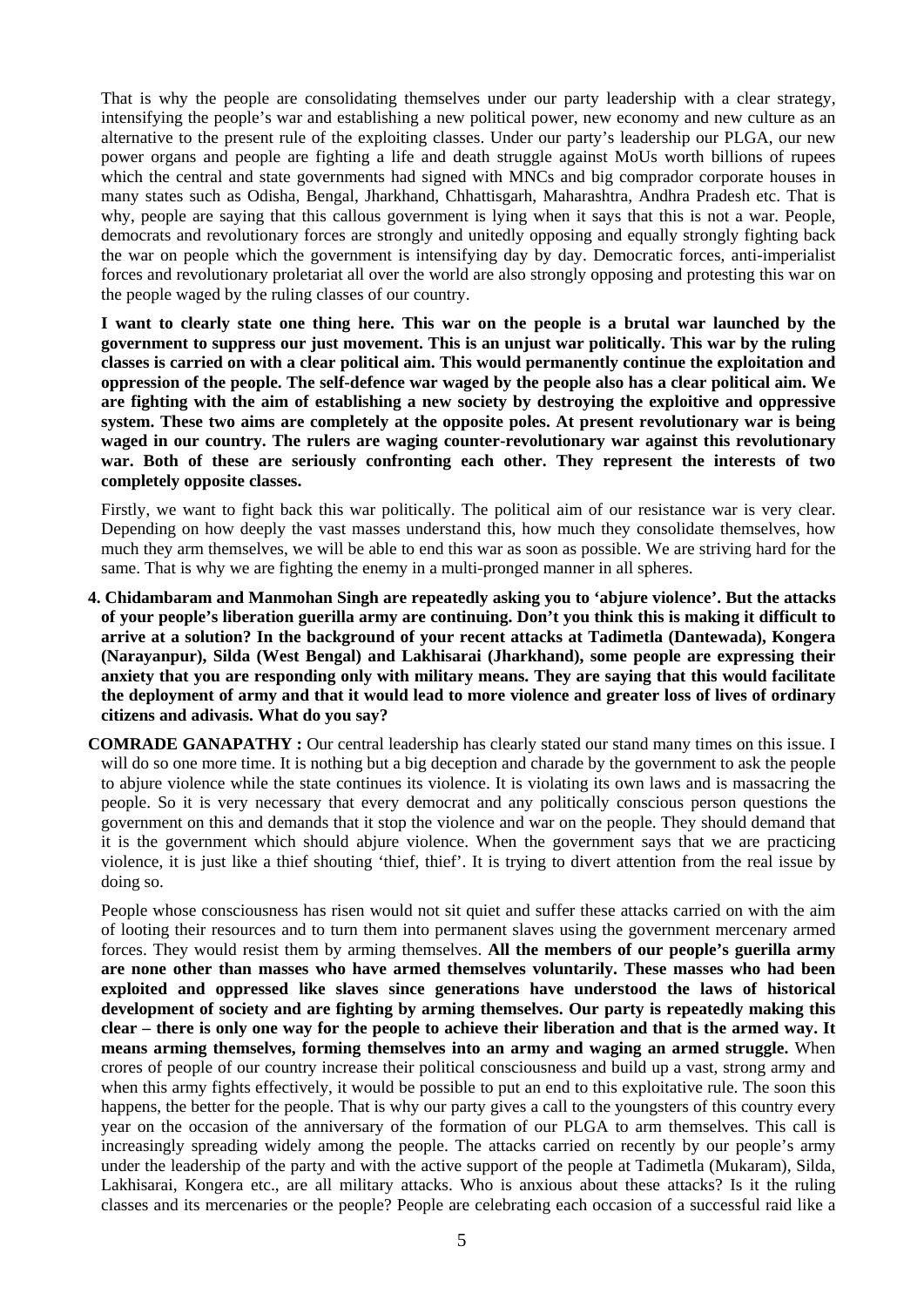festival. Each such attack is giving a political message in a practical manner and showing them the path of liberation. The people understand this exactly in this manner. On the contrary seeing all these, the ruling classes are trembling with fear.

However, people who do not understand our movement and those who are not clear about it are anguished about the losses on both sides. We can understand their anguish. But the people cannot stop their war and resistance just because they are anguished. What they should understand is why is such an intense war going on? Why are hundreds of people participating in each attack? Where are we getting the active support of the people? Why are we getting it? If they try to understand this it would become clear. Then they would realize the need for such big attacks, more such big attacks and the need for more such attacks to take place more frequently. Then even they would celebrate whenever such attacks take place. They would also wish whole heartedly that such attacks should take place. But enemies of the people would always oppose them and they would resort to bigger attacks on the people in a more reactionary manner. They would foolishly choose suppression as the only way and would be hated by the people. As a result, they would again become victims of bigger attacks by the people.

As to the question if our attacks are facilitating the deployment of army - if people do not fight back, if they silently bow their heads and suffer exploitation and oppression which are going on since centuries, then there is no need even for police and paramilitary, leave alone the army. Then there would be no need for the ruling classes to carry on attacks too. As people have gained consciousness and have understood the real story behind exploitation and oppression, the fraud of parliamentary system and fake democracy, as they are fighting for land to the genuine peasants and for genuine democracy for the people, the rulers are resorting to serious suppression fearing that their foundations are being shaken. These fools who do not realize that their policies would only lead to an intensification of the people's resistance, are making all preparations to deploy the army. In fact, the army had planned for counter-revolutionary Salwa Judum military campaign during Vajpayee's rule when Advani was the home minister. The home ministry approved it. The Congress which came to power after Vajpayee's government was toppled at the centre and the BJP which came to power in place of Congress in Chhattisgarh implemented this decision. From then onwards, the army has been very actively using all its commands (Northern, Central, Southern, Western and Eastern), has formed special structures in all of them and has been giving all kinds of advices to the state police departments through them. It formulated the strategy for the war on people and is providing all kinds of training, intelligence, technology and deployment plans to the central home ministry. It applied LIC policy formulated by the imperialists to suppress the Maoist movement in the concrete conditions of India and is implementing it with its own characteristic features and with increasing intensity. At present the army is not directly participating in attacks carrying guns. But army officers, some specialists and intelligence officers are directly giving guidance to the counter-guerilla operations in our strong areas. This has been happening since three, four years. So it is not true that they would be deploying the army because of us doing some attacks. They would deploy the army as part of their evil design to suppress the peoples' struggles. Counter-insurgency forces are built inside the army for this purpose. They are building new cantonments, air-bases and helipads, as if on the borders, on a war footing. They are restructuring the whole state system in accordance with their counter-insurgency policies. This means that the rulers had made all kinds of preparations to perpetuate unprecedented level of atrocities, massacres and destruction on the people of our country. Our party feels that all revolutionary parties, democratic organizations and intellectuals, nationality liberation organizations, anti-imperialist patriotic organizations and the entire Indian people should realize this and resist this actively and intensely without any delay. The people of our movement areas are also thinking in similar terms and are hoping for it.

It is true that the deployment of the army would lead to more violence on the poor and the adivasis and would lead to greater loss of lives. When people are fighting in self-defence it is the exploiters and their stooges who constitute just five percent of the population that are suffering casualties. **But in the violence perpetuated by the state, it is vast masses of oppressed people who are facing losses. People who are in the form of PLGA, the Maoist party, mass organizations and Janathana Sarkars are losing their lives.** So one should understand this. When ordinary citizens and adivasis are suffering losses on such a large scale, one should firstly question as to why this is happening? It doesn't serve any purpose to make confused arguments, either innocently or deceivingly, that innocent people are dying. In this background of loss of lives, the oppressed people and the vast masses are putting a straight question to everybody – are you on our side or on the side of the rulers? It means there is no neutral ground left in between. So we request all those who express anguish about loss of lives to rethink in the background of this question.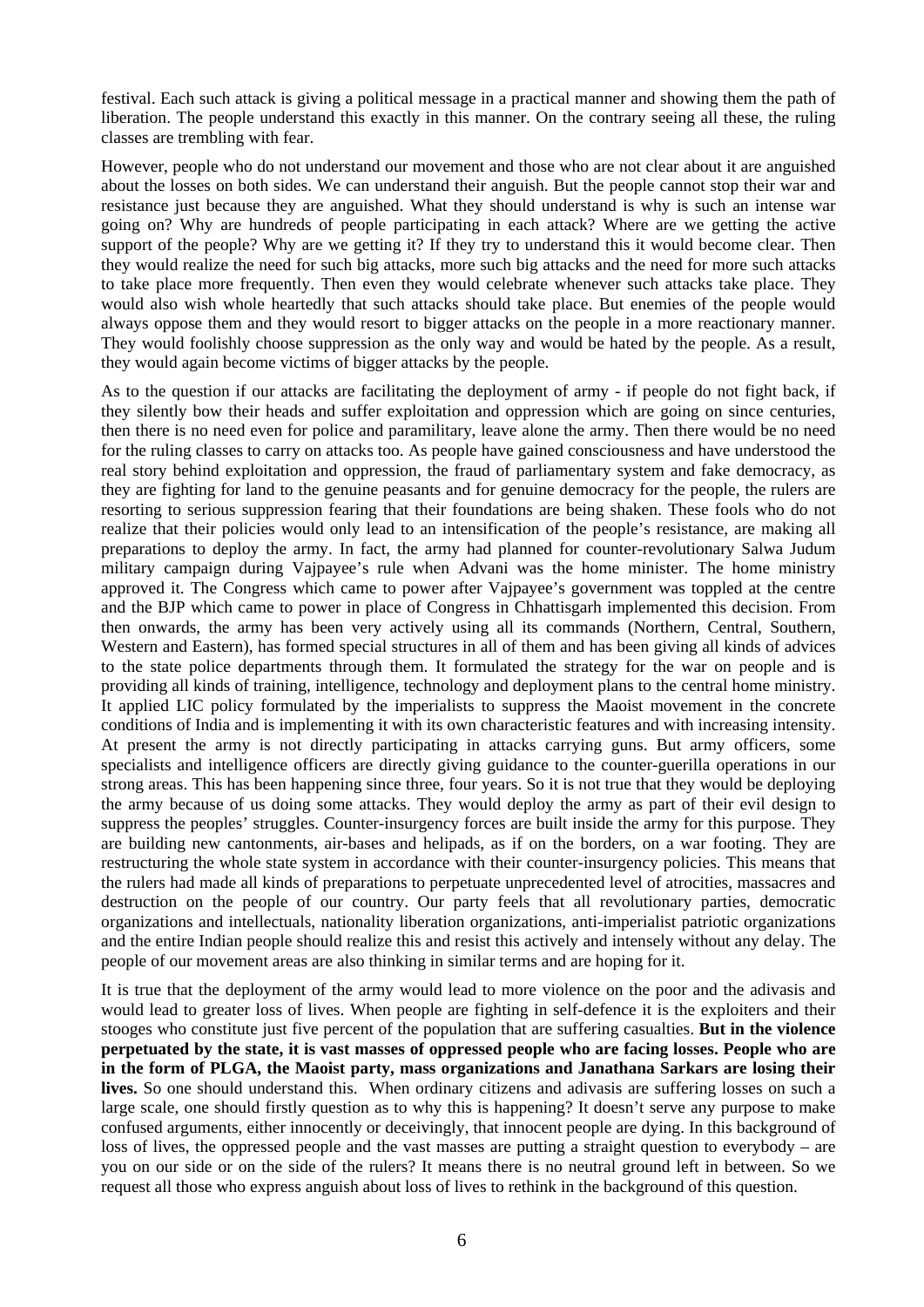On this occasion I want to bring some things to your notice. On June 12th, 2,000 state police and central paramilitary forces had attacked a political camp being held by our party's Eastern Regional Bureau in Korhat forest of Jharkhand. Cobra forces, BSF and Jharkhand STF were involved in this attack. Three Air Force helicopters were used. Though the government said that 2,000 forces were involved, in fact more forces were involved. There were only two guerilla companies of our PLGA in that area. Our weapons were inferior. What was the reason for thousands of government forces to carry on this massive attack on our party and PLGA which are in that position? Is this war or not? Why are they hiding the glaring fact that this is a war? Why did they have to wage this war? Since the attack was done by mercenary forces, since it was done for the interests of a few exploiters, whether it was the commandos or Special Forces that had attacked, could not withstand the heroic resistance of our guerillas. Our comrades who have high political consciousness and sacrificing nature have fought back this attack bravely. In our counter-attack some Cobras have died and more were injured too. But the officers who led this attack do not even have the guts to announce how many of them were injured and how many had died. They are afraid that if the facts are announced, the morale of their forces would come down.

Between 25th and 27th of September, again in Jharkhand, the government forces attacked on a huge scale, a political camp being conducted by our Eastern Regional Bureau in Saranda forest with information. The police and paramilitary higher officials had themselves announced that five thousand (equivalent to a regiment) troops were deployed and helicopters were pressed into service. In fact, the number of troops which attacked would be much more. So one can understand how big a war the government is waging. What would you call this if not war? Once again, why are they hiding the fact that it is a war even after attacking at a regiment level? Would they perhaps agree when they attack with a division level force? On whom are they waging this war? Here too, like in Korhat, our comrades bravely retaliated this enemy attack. In Korhat comrade David lay down his life. In Saranda too a comrade was martyred. The enemy forces faced more losses. But to hide this fact, they resorted to false propaganda that three of their men were killed and ten to twelve Maoists were killed, huge quantities of weapons and other material were seized and training camps were destroyed by them.

Under the guidance of US imperialists, the number one enemy of the world people and taking the help of Israel, one of the cruelest governments of the world and a stooge of US, the Indian government is waging this war. Whatever the government may say, how much ever Sonia, Manmohan and Chidambaram gang and their boot-licking intellectuals may lie, the massive attacks in Korhat and Saranda were nothing but war. We are also candidly and clearly announcing that all our attacks have been carried out as part of our war of self-defence. Ordinary people are facing huge losses in the unjust war waged by the government. So we are once again appealing to all people to oppose and resist this unjust war.

## **5. The ruling classes of our country are saying that Maoists are not sincere about people's issues and they are not bothered about people's welfare and that their only aim is to 'overthrow the democratically elected government using armed force and establish communist rule.' What is your explanation for this?**

**GP:** The ruling classes are not at all morally qualified to hurl accusations against Maoists, who are sacrificing their lives for the people or to comment on their concern and commitment regarding people's interests, people's welfare and people's development. Our aim is to overthrow this 'democracy' and 'parliamentary rule' which are nothing but means for the dictatorship of the feudals and comprador bureaucratic bourgeoisie and which stand in complete opposition to 95% of the population's interests, using armed force and to establish new people's power. We feel it is wonder of the wonders to say that these elections and parliament are sacred and that the present rule is the highest form of democratic rule!

We are telling the people to overthrow this dictatorial government and build a government of their own which is genuine democracy of the four classes, i.e., workers, peasants, urban middle class and national bourgeoisie. People are consolidating themselves and fighting for it. Anybody who knows the ABC of politics would know this. But the rulers are saying that the constitution and parliament are sacred and above class interests. **This dictatorial and bourgeois parliament and state machinery which they had established by colluding with the imperialists would serve none else than those classes. They may be sacred for those classes but they are a big menace for the people. So it is their birth right to pull them down. It is their democratic right. They should establish a genuine democratic political system which constitutes new legislative bodies and a new constitution.**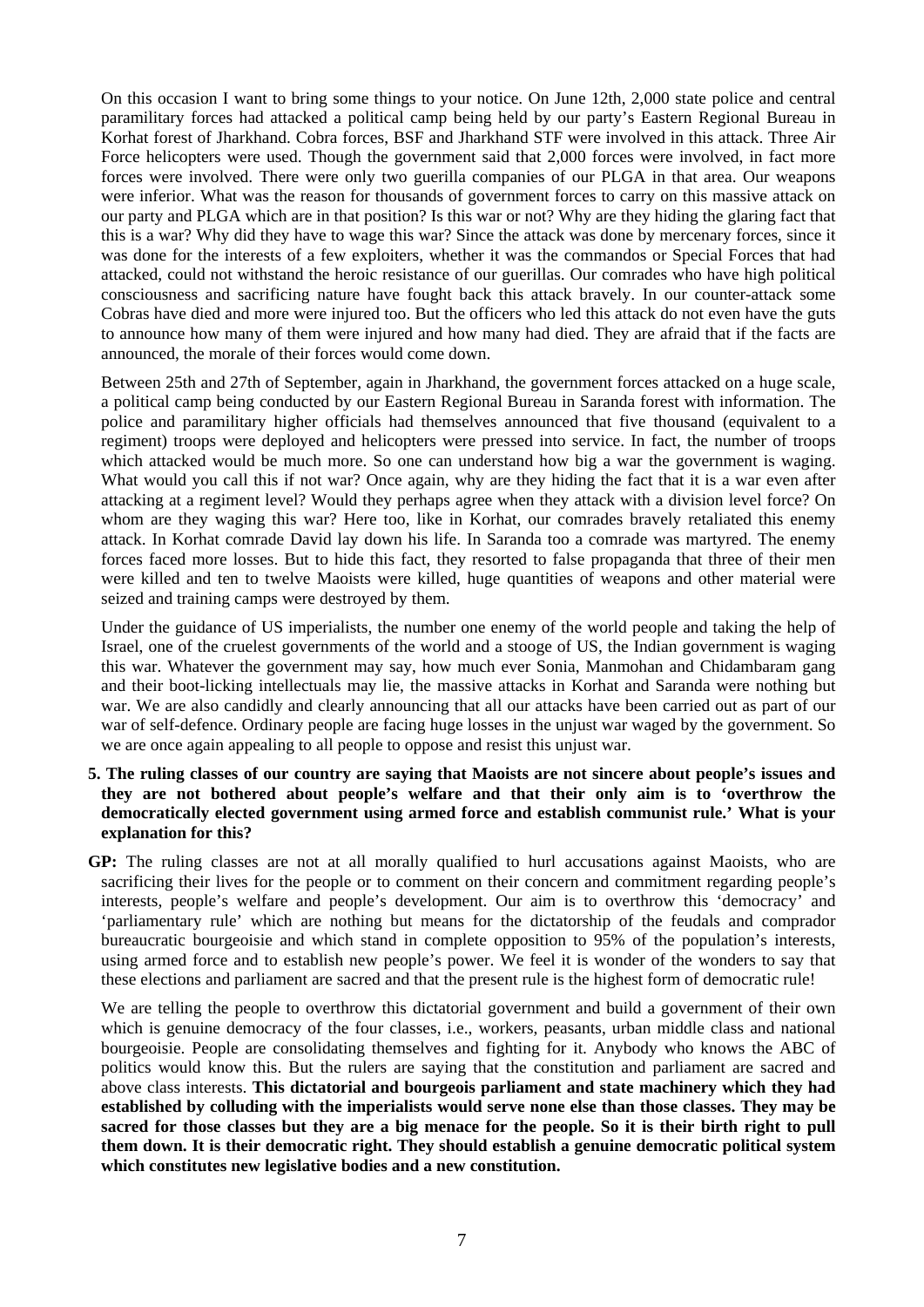And, we are not the ones who are obstructing development. It is the ruling classes who are doing so. People are performing agricultural tasks while fighting back the horrible violence and destruction perpetuated by fascist gangs like the Salwa Judum, police and paramilitary in Dandakaranya. The militia is doing sentry in defence near the fields and reaping the harvests. The People's Liberation Guerilla Army is safeguarding the harvest of the people. The mercenary forces of the government are attacking such units and killing them. The government forces are wreaking havoc in the adivasi areas by destroying their property, burning homes and whole villages, seizing hens, pigs, cattle and what not from the hapless poor people, destroying the fields and burning the harvest. This enormous destruction is the development policy of the rulers. Here, it is crystal clear that who are the bitter enemies of the people's welfare.

**Of course, we are calling upon the people to overthrow this unholy state. We are calling upon the people to destroy this menace of the people and to liberate themselves. Only through this liberation struggle the people would be able to establish new power and be able to achieve all-round development with an alternative line in all spheres. The development we are talking of is definitely not the one dictated by the IMF and the World Bank and also not the development policy proposed by Ahluwalias, Rangarajans, Manmohan Sings, Chidambarams and Pillais. The development policy we are proposing would change the relations of production qualitatively and thus would lead to the qualitative development of the productive forces. It is a real development policy which says that one should oppose placing the sovereignty of our country at the feet of foreign firms, that it should also be an independent and a self-reliant one, that the resources in our country should be used not for the imperialists but for the people.** Many intellectuals and researchers who have visited our areas had already written that an alternative political power is being established in our areas. Many are realizing that we are having an alternative line in all spheres like in ideological, political, organizational, military, economical, cultural, and ecological spheres. Observers have written clearly about the increasing development in all these spheres, though at a primary level.

- **6. Many democrats had raised their voices against Operation Green Hunt. But don't you think that your party would lose sympathy with incidents such as beheading of Francis Induvar, Jamui massacre, blasting of bus in Dantewada and Gnaneshwari Express accident? What is your explanation about these incidents?**
- **COMRADE GANAPATHY :** Firstly, I am sending my revolutionary greetings to all the democratic forces which are opposing and protesting this cruel and unjust war on the people waged by the government. Now coming to bad propaganda and the accusations on us, we do not have any hand in the incident which led to the accident of Gnaneshwari Express. Already our West Bengal party has clearly issued statements in this matter. This incident occurred due to the conspiracy hatched by CPI (M) and the central intelligence agencies. Though judicial enquiry in this matter has been handed over to the CBI, Umakant Mahato who was portrayed as the main accused was caught and killed in a fake encounter. This is also a part of that whole conspiracy. **Our party which is fighting with the aim of liberation of the people had never conducted any raids or attacks targeting the people or with the aim of killing them and would never do so in future too.**

Our party had already clearly given a statement stating the facts which led to the bus blasting near Chingavaram in Dantewada district. Our party had issued an apology too for the mistake. In the case of Induvar's beheading Com. Azad had already answered clearly. Our party's stand on such issues is very clear. When exceptions occurred our party had given explanations. But the ruling classes are intentionally doing bad propaganda to defame the revolutionary movement and the people's resistance. The Gnaneshwari Express case is an evident example of this.

There is a lot of difference between the Induvar issue, Dantewada bus blast and the Gnaneshwari incident. Near Chingavaram, our targets were clearly the Koya Commandos and SPOs. These blood thirsty forces had raided a village named Kutrem, killed three adivasis, raped women and were returning. But we did not know that there were people inside the bus. The information we had was that SPOs had got into the bus after forcing the people to get down. On the roof top of the bus too it was these armed killer gangs who were traveling. So we considered it a military target and attacked it. **We do not have any hand in the Gnaneshwari accident. In Induvar's case, our party had given a clear explanation. While resisting the killer gangs and the endless cruel violence perpetuated on them, people may in some places, very rarely as an exception, resort to such acts as part of taking revenge. Unless we understand the uneven social conditions in our country, we will not understand this problem.** The conditions in urban areas are different in one sense. In the remote rural areas, where there is the cruelest feudal and upper caste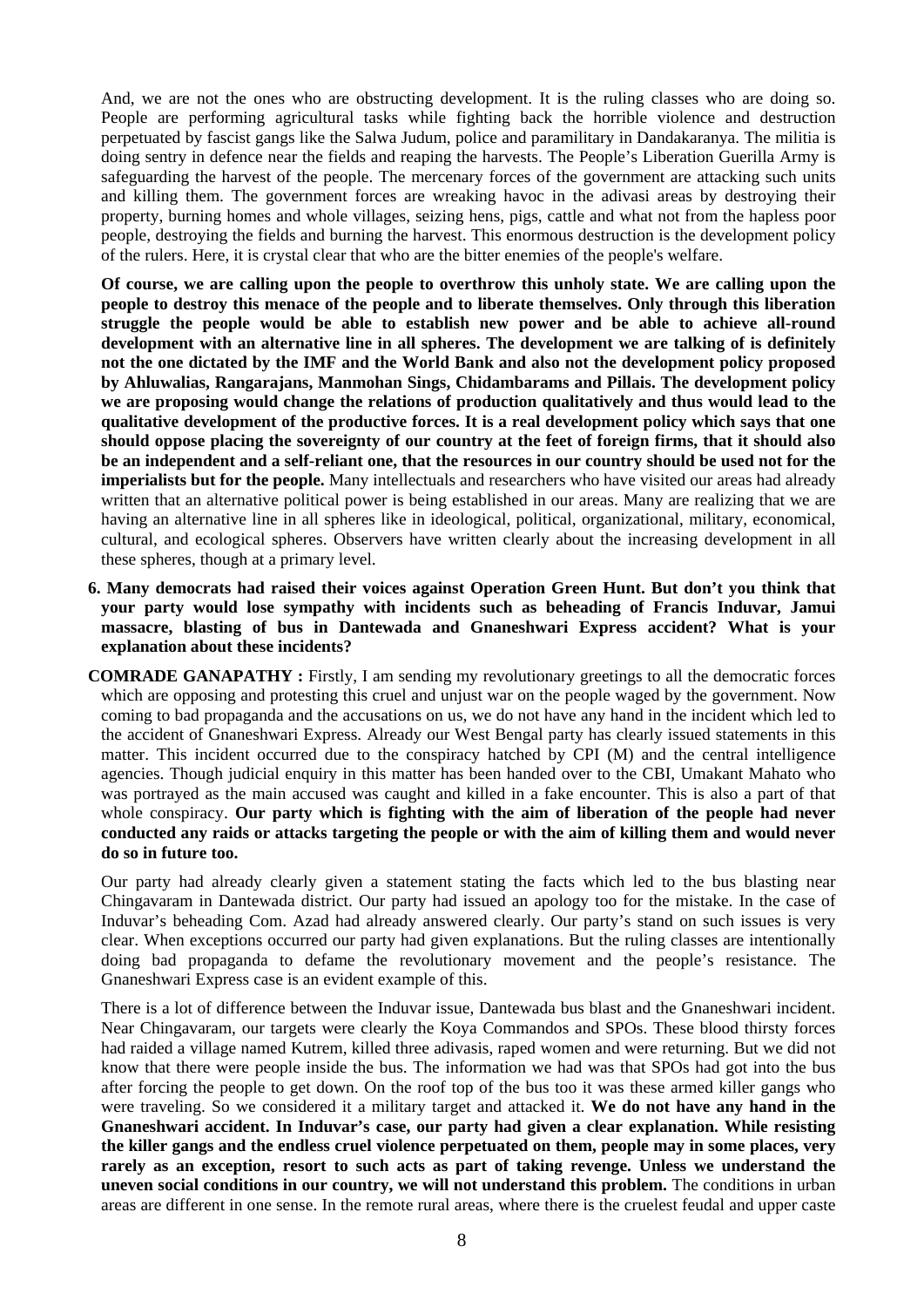oppression, where people are suffering from the inhuman violence perpetrated by Salwa Judum, Sendra, Harmad Bahini and such killer gangs, where they are victims of the huge destructive campaigns of the state, the resistance of the people may sometimes take such forms too. Even in the urban areas, in the bastis where people are victims of the notorious usurers, slum lords, politicians, mafia gangs and police officers hand in glove with the gangsters and politicians, the resistance of the people may take such forms too. The killing of the notorious rapist and goon in Nagpur by the basti women is just one instance out of many such incidents. This is just an explanation as to why such things happen and it is very clear that our party doesn't carry on such incidents as a policy. Our attitude is that we should educate our people and ranks in this matter. Some intellectuals who lick the boots of the corporations are doing such bad propaganda on us by making a mountain out of a molehill.

In the Jamui incident, a reactionary gang sponsored by the government had caught eight of our comrades in Phulwaria-Kodasi village and killed them in the most heinous, brutal manner by chopping off their limbs. When such incidents happen, we will never be able to safeguard our movement or our people if we keep quiet and do not act. That was why we were compelled to counter attack. In this attack, nine people died including three main *goonda* leaders. It is extremely sad that a woman and a child were caught in flames and had died accidentally. All the other seven were hard-core criminals, killers and lumpen elements. Our Bihar-Jharkhand Special Area Committee had issued a clear statement on this. It was published in the Bihar papers and in the Maoist Information Bulletin-17.

On the whole, the governments and some paid intellectuals in their service who blow their trumpet are falsely implicating us and trying to defame us. In some incidents where we committed mistakes, they are not even bothering to listen to our explanation and are continuing the bad propaganda on us. So our request to the people and pro-people intellectuals is not to get deceived by the government's psy-war. **Our people's army which had been formed to defend the interests of the people would lay down lives for the people but would never try to harm the people.** So try to know the facts behind each incident. We are always prepared to accept any proper criticism and are always ready to correct our mistakes, if any.

- **7. The police and paramilitary forces which are losing their lives in your attacks belong to the poor and middle class families. On the one hand you say that you have taken up arms for their liberation and on the other hand you annihilate persons from these classes who join the police and paramilitary forces. Does this not send the wrong message to poor and middle class families? How do you look at this problem?**
- **COMRADE GANAPATHY :** Any politically thinking person should understand that the state and state machinery are the means of the ruling classes for carrying on exploitation and oppression. The crucial components in these are the police, paramilitary and military. The number of the exploiters is always very limited. They would not even constitute five percent of our population. But they hold the means of production under their control and have built up the police and military to exploit and suppress the vast masses who constitute the majority. The rulers are recruiting them from among the people. That is why, the majority of these forces belong to the poor and middle classes. These forces are waging war on the people on behalf of the exploiting classes. As these are the forces that stand in the forefront in the war, it is inevitable that they would die in the self-defensive war of the people. But if exploitation and oppression are to be ended, if oppressed people are to be liberated and this agonizing situation is to end, then this war of self-defence is inevitable.

In our areas some individuals from the police and paramilitary forces meet us. They help us and we help them too in various forms. Only when the government forces come to attack us carrying guns, we are attacking them in self-defence. **Our repeated appeal to the lower level personnel in the police and paramilitary forces is – please do not betray your own class, don't serve the exploiting classes, don't attack the people and revolutionaries on your own consciously in a revengeful manner, join hands with the masses and turn your guns against the real enemies and not on your class brothers and sisters. What you are doing is not service to the people but service to the exploiting classes. So stop serving the exploiting classes like slaves. Don't just think of your livelihood, please think about the people, think about the country.** 

Our appeal to their families is that they should see to it that their family members do not serve this exploiting system for temporary interests; encourage them to be on the people's side. When these families reside in our areas, our people's governments will ensure that they get proper livelihood and necessary help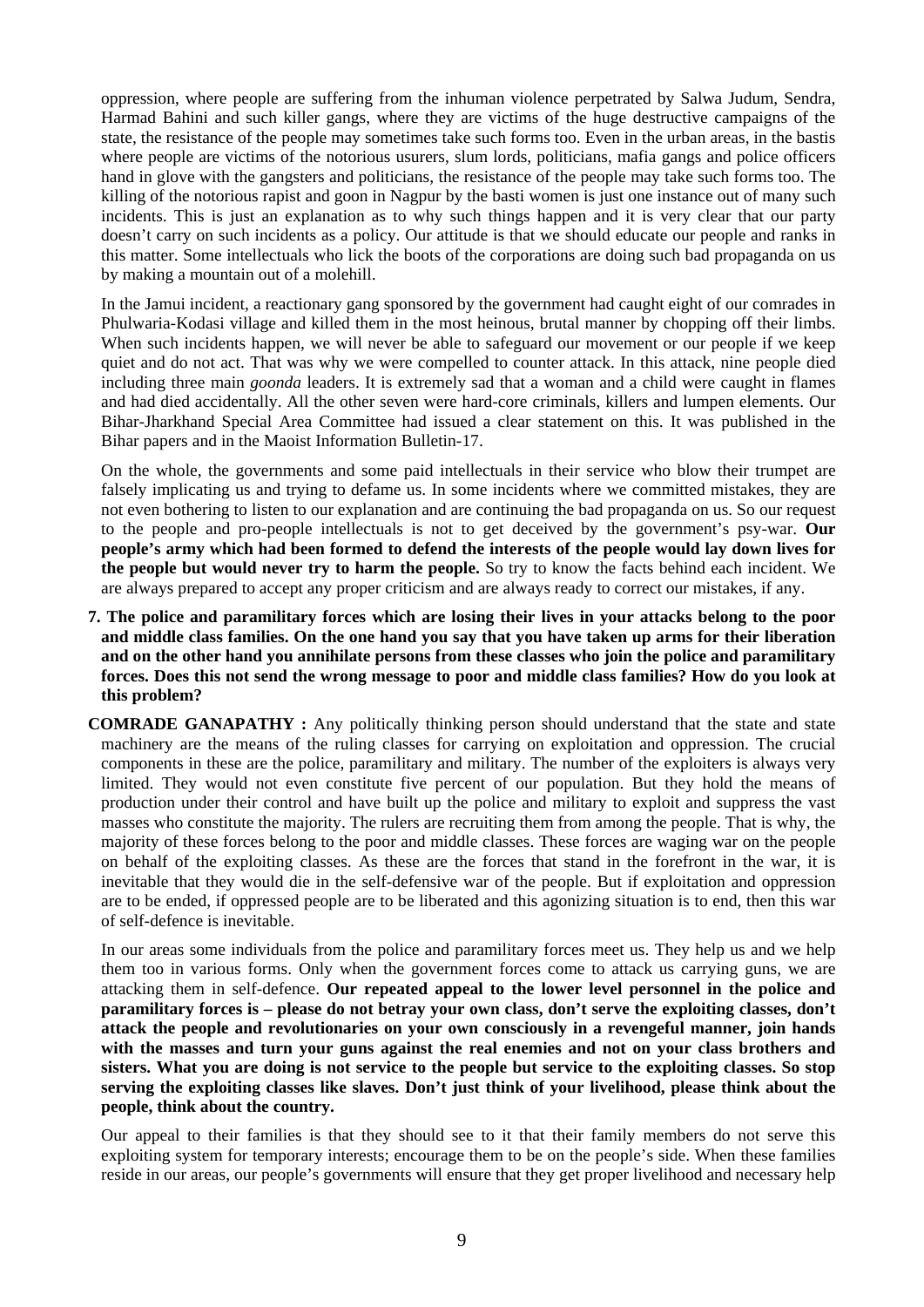as part of whatever the oppressed people get. We want to make this clear on this occasion to those families one more time.

- **8. Your party had immense support of the people in the initial days in areas like Lalgadh and Narayanapatna. But these movements are facing severe state repression at present. What is your party's strategy to advance these movements and to build such movements in other areas?**
- **COMRADE GANAPATHY :** In Lalgadh and Narayanapatna, our party gained the vast support of the masses. When mass struggles erupted and spread like a prairie fire in these areas, they not only got the support of the people of those states but also attracted the democrats and people of our country. It is no exaggeration to say that our country had not seen struggles with such huge and vast support of the masses in the past 20 to 25 years. Our party is working in Lalgadh area since three and half decades. As the revisionists who were in power since three decades had been carrying on social fascist repression on the people, severe discontent and hatred simmered and finally erupted like a volcano. Most of the land lords, bad gentry, goons, contractors, traders and police officers who were exploiting the people at local level are the revisionist CPI (M) hoodlums. They had oppressed the people in all spheres. In the background of such a situation, the anti-people CPI (M) government had allowed the steel plant of Jindal in Salboni and this led to the Lalgadh movement. Later the atrocities of the police on the people of that area added fuel to the fire. The distinctive feature there is that people had been under the social fascist oppression of CPI (M) since decades.

The ruling class parties of Congress, Trinamool and CPI (M) have been clashing with each other in West Bengal. In some places clashes took place between CPI (M) and Trinamool and in some places between CPI (M) and Congress. During the Nandigram struggle, this contradiction between the ruling classes intensified more seriously. Its impact could be seen in Lalgadh too. The Lalgadh struggle started mainly as an anti-state movement and spread to all spheres of life. As it consolidated and spread vastly, it brought to a standstill the state machinery and by arming itself had established new political power though at a primary level. It established itself as a political power system in all spheres such as education, health, sanitation, irrigation facilities, transport, trade, economy, culture etc. This is one of the characteristic features of that struggle

And in the Narayanapatna struggle - from a class point of view, land lords, usurers and bad gentry drank the blood of the people there. The Narayanapatna peasantry consolidated and armed itself against their exploitation and oppression. They occupied thousands of acres of *patta* land. They fought most militantly on a vast scale and politically broke down the feudal-bad gentry, usurer system and started new democratic political power organs. As the right opportunism of fake revolutionaries like Kanu Sanyal and Ramachandran became a hindrance in this anti-feudal struggle and in getting the peasantry organized, it became inevitable for them to fight against it. So, when seen from an ideological point of view, this became possible as the peasantry raised its political consciousness and revolted against revisionism by rejecting their leadership.

These two struggles were waged with a clear political stand and with the aim of establishing new political power. They were very just struggles. They had mobilized huge majority of the people in those areas. They had established new leadership. They were struggles with immediate aims which were waged in coordination with the higher aim. The people rose like a hurricane and these struggles had challenged the state, exploiting classes and the imperialists. So the state launched a massive attack on them. In these two areas, many changes occurred in struggle forms and organizational forms. In Narayanapatna right opportunist forces had also joined hands in the most reactionary fashion with the feudal forces and bad gentry and jointly carried on attacks on the people.

Seeing these growing struggles, the central and state governments schemed against them and deployed paramilitary forces on a large scale. In Bengal, Harmad Bahini, the neo-fascist force under the leadership of CPI (M) is conducting attacks along with the central paramilitary forces and the state police. As the central and state governments had jointly undertaken a massive attack on the Lalgadh movement, we had to make changes in the struggle forms and organizational forms which were in vogue till then. When continuous attacks are taking place without any respite, changes should necessarily be made in the mass struggle forms and organizational forms. Then sustaining the movement in the face of attacks becomes primary and the changes made would also be in accordance with this. It is not correct to assess that mass support for these struggle organizations has become less, by looking at this phenomena. If these movements sustain themselves, become more consolidated, more armed, gain more active support of the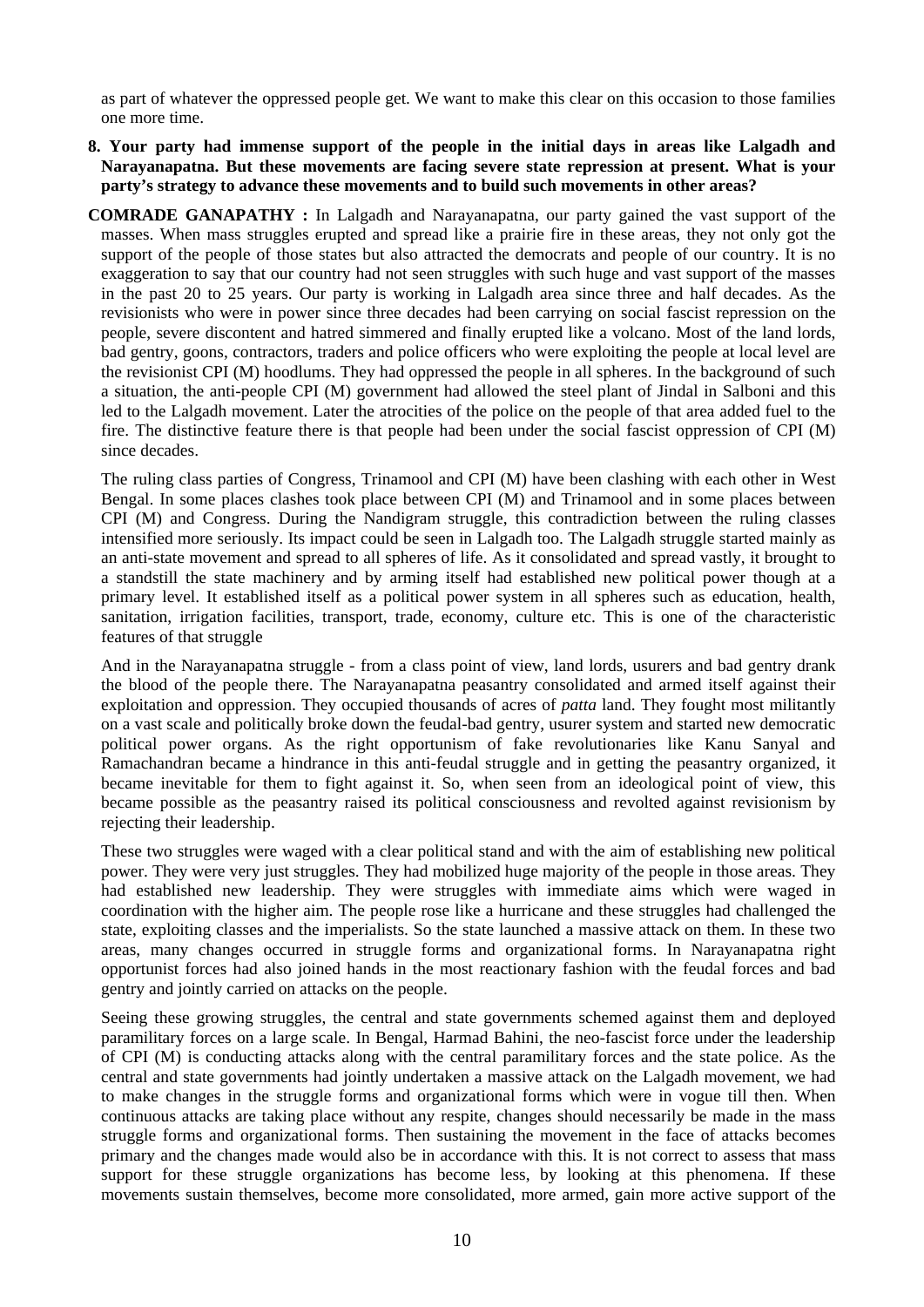masses and extend to more new areas and strengthen the party and army, then they would be able to develop further. This process is underway under our leadership.

We would definitely strive to advance these movements and to build such movements in other areas. These struggles have given us great lessons. Taking them as a model we are trying to build movements in other parts of our country. The conditions which led to the eruption of these movements are exactly prevailing all over the country. Wherever the big corporate companies and MNCs are rushing forward to loot our resources, wherever feudal exploitation is severe there is every chance for struggles on the lines of Kalinganagar, Nandigram, Lalgadh and Narayanapatna to break out. We will lead these struggles.

- **9. At present it looks as if your movement is confined to the remote forest areas and adivasis. You are not getting large scale recruits from urban areas and universities as you used to get in the past. Some people are also thinking that you can never extend to urban areas. Isn't this worrying you?**
- **COMRADE GANAPATHY :** After merger, we have emerged stronger in some areas and become weaker is some areas. Among the areas where we have become weaker, there are some plain areas and some urban areas. Among the areas where we strengthened ourselves, there are some remote areas and some plain areas. Such ups and downs may be inevitable in a protracted war. It is not true that we have been completely eliminated from the urban areas and plains as some people are propagating or as some others believe. As I had mentioned before, India is one of the countries where Maoist movements are on going in the world. Imperialists and the ruling classes of our country are together intensifying the offensive to suppress our movement. When they so concentrate and carry on attacks, we may suffer losses. And we have suffered losses. This is just one aspect of the problem.

We have gained many experiences in the urban areas. We have enriched our policy on urban work. We have studied the changes in the economic and political conditions of our country and the world and had formulated a program accordingly. Communists never work according to their wills and wishes. They work by studying objective conditions in the society. Basing on the positive and negative lessons we have learnt, we are trying to overcome the losses.

The second aspect of this problem is that we may suffer losses due to enemy attacks, but on the other hand due to their suppression campaigns, their pro-imperialist policies and anti-people acts they are getting more and more isolated from the people. This means that they themselves are creating the conditions for the people to turn against them. It is true that at present we are not able to mobilize workers, students and intellectuals as we had done in the 70s and 80s. There have been some considerable changes and phenomena in those conditions. It has become very complex to work in areas where the enemy is strong and in the trade union movement where the revisionists have entrenched themselves. This is not just the case in India. This condition is prevailing in the whole world. But revolutionaries would definitely overcome this. In order to liberate this country we have to concentrate on organizing the peasantry. At present we would strengthen our movement among the peasantry and definitely extend to the urban areas. On the other hand, this peasant movement is inspiring the urban and people and is having a great impact on them. So, the days when we would vastly organize peasantry of plain areas, the suburban people and urban people are not that far off.

Today, the workers in our country are once again facing the conditions which the workers had faced in 19th century Europe. Most of the workers are turning into contract and casual labourers. They are forced to work for 12 to 16 hours in horrible conditions. Government is changing all labor laws to facilitate the imperialist exploitation. Workers' families are forced to live like slaves in the barracks built for them. Everything is being restructured. The enemy may be happy about the losses he has inflicted on us. But since people are suffering, they are fighting against them in various forms. Our party would definitely lead these struggles bravely and firmly. All the conditions required for the proletariat and the urban masses to rise like a storm and destroy the exploiting system are gradually ripening.

The Indian government has finished implementing the LPG policy of second generation reforms and is going to take up third generation reforms. Under these circumstances, it is bringing many kinds of changes in the education policy according to the needs of the imperialist capital. In the background of the imperialist-dictated changes taken up by the ruling classes in the education policy, education opportunities are diminishing for the poor children and for women belonging to working class, peasantry, adivasi, dalit and religious minority families. Privatization of education is decreasing the opportunities with each passing day. At present, education mainly means corporate-dominated education. This education system mainly caters to the interests of the domestic and foreign corporations. This is creating a big chasm with the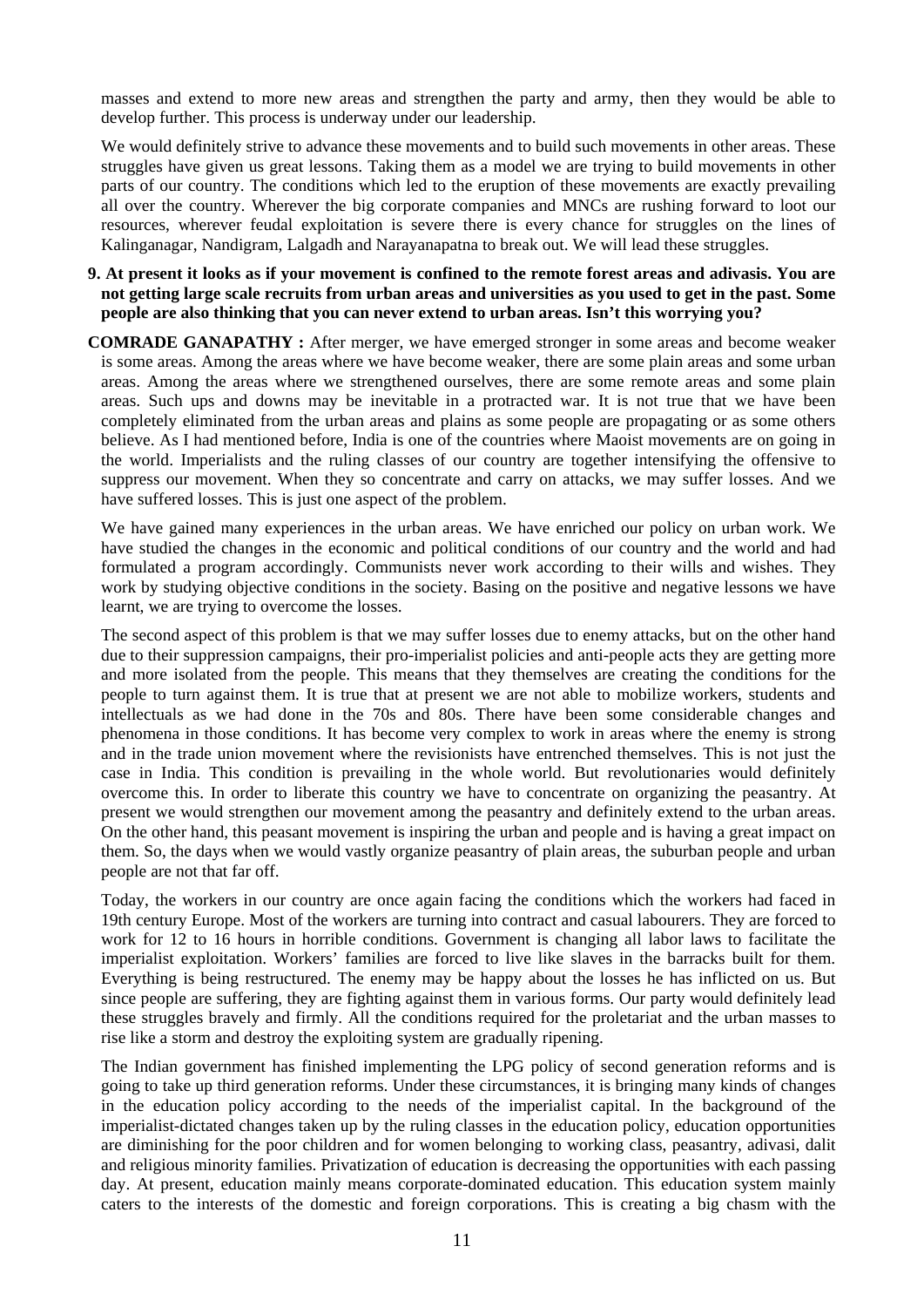students, teachers, parents on one side and the ruling classes on the other. Within a short period this would erupt. Our party is recognizing the need to study and lead this. We will do everything possible in this matter.

Allowing imperialist capital into retail market and the increasing grip of the imperialist and corporate companies over our country's economy in order to overcome the economic crises have led to the bankruptcy of the small traders and small and medium bourgeoisie in the urban areas. In the name of beautification of cities slums are evacuated and middle class people are chased away to the suburban areas. The life of the working class and slum population is in turmoil. Among these people, there are many people who had migrated to the cities from our movement areas. All this is speeding up the process of these cities and towns turning into gun powder centres. We are studying all these phenomena and trying to work among them with proper tactics.

All the riches between villages and mega cities have been produced by people from poor rural areas. It is the poor, dalit and adivasi labourers who are spilling their sweat and blood for the construction of huge mansions and infrastructure by Indian and foreign corporate lords. The majority of the workers and employees who work in the shopping malls and companies are from rural areas. **Either in terms of social, economic and cultural ties or in terms of movement relations villages and cities are not two unconnected islands as such. They both are influencing each other. This is creating a strong base for our extension. So it is ridiculous and unreal to say that we would never be able to extend to urban areas. If rural areas are liberated first, then basing on its strength and on the struggles of the working class in urban areas, cities would be liberated later. Along with the liberation of cities the comprador rule and imperialist control would also be forced to end in our country.**

- **10. In the urban areas, the middle classes have many doubts and apprehensions about the Maoist movement. They fear that if the Maoists come to power, they would be annihilated and that their properties would be confiscated. Would you like to say anything to allay these fears?**
- **COMRADE GANAPATHY :** Our very revolution is concerned with the proletariat, peasantry, middle class and the national bourgeoisie. Among these classes we consider the middle class to be a reliable ally of the proletariat. They are completely affected by the pro-imperialist policies of the government. They are in fact facing great insecurity. **The lives and livelihood of middle classes are seriously threatened by the proimperialist policies of the ruling class and by the economic crises shaking the world and not at all due to us. The properties which we would confiscate as part of the new democratic revolution belong to the land lords, comprador bureaucratic bourgeoisie and the imperialist corporations and none other.**

Only a very small percent of the upper crust in the middle classes join the upper classes and turn antipeople. But the entire middle class, the majority of the intellectuals and democrats who belong to the middle class would either join the movement or would stand in support of the movement. Not only during the revolution but in a post-revolutionary society too, the role of the intellectuals in building a new society would be excellent. When they join their hands with the working people, we will be able to complete the revolution sooner and also build the new society at a rapid pace. Due to the prejudices propagated by the ruling classes and some of their stooges who lick their boots, a negligible number of them may have some fears but we want to clearly say that it is not at all the truth.

- **11. The central government had recently cancelled the permission given to the Vedanta company for mining in Niyamgiri hills. Even in other states the government has itself cancelled some leases where rules were ignored. Some are commenting that there is no need for violent movements like the Maoists and problems can be solved by bringing pressure through peaceful and legal movements.**
- **COMRADE GANAPATHY :** This is a result of the determined, united struggle of the adivasis of Niyamgiri hills and a result of the impact of the struggles at Kalinganagar, Singur, Nandigram etc. People's movements are carried on in various forms. The determined struggle of the people is the main factor. In fact, the very permission given to Vedanta is against their so called laws and regulations, you know. The central government had to cancel the permission in an inevitable situation and now they are falling heads over heels to portray Jairam Ramesh, Rahul Gandhi and the likes as the saviors of the people. In fact, they should have arrested and punished the Vedanta management for gross violation of rules and regulations and the political leaders and government officials for their patronage. On the other hand, this same government had given permission to the massive Polavaram project at the same time when this permission was cancelled. This is one of the biggest multi-purpose projects in the whole world. This would lead to the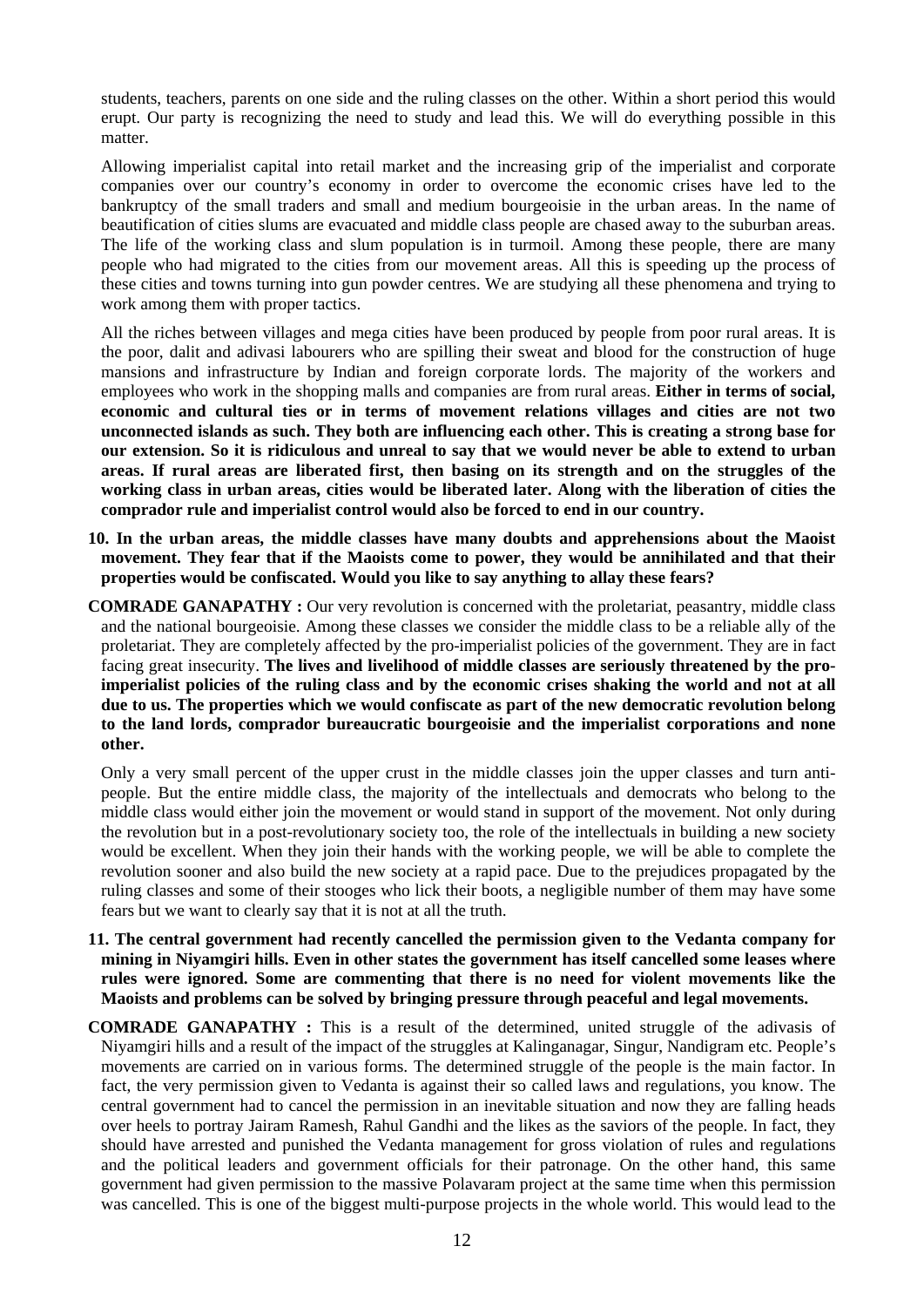biggest displacement in the whole of India. After permission was cancelled to Vedanta, the very next day Rahul Gandhi went to Kalahandi and said that he was on the side of the adivasis. Nothing can be farther from the truth. Just a few days before this, it was his very same Congress government which had fired upon and killed some people and injured a large number of people of Sompeta who were opposing the construction of a thermal power project. The people revolted because this project is being built by displacing people from their fertile agricultural lands. The ruling class gang of Jairam Ramesh, Sonia, Manmohan Singh, Chidambaram et all had signed MoUs worth billions of rupees with MNCs and big bourgeoisie. Movements are ongoing in several parts of our country against projects which are displacing millions of people. Movements have erupted and are still continuing in Kalinganagar, Singur, Bodhghat, Lohandiguda, Dumka, Kakinada, Polepalli, Rayagadha and other places against the various projects brought forward by the big comprador bourgeoisie and the MNCs. Among these, except in Nandigram, none took the armed form. Even where we are leading them, the resistance is not yet in the armed form in all the places. Struggle forms come to the fore according to demand of the movement and the level of consciousness of the people. **There is no doubt that armed struggle is the principal form of struggle in people's war. But people's war doesn't mean fighting using guns alone. This is a form which would come to the fore depending on the level of consciousness of the people and the response of the state. We consider our people's war to be the consolidated and integrated whole of the entire stage of revolution which consists of many peaceful/violent, unarmed/armed forms of struggles and open/secret, legal/illegal forms of organization.** 

If the adivasis of Niyamgiri hills think that they have won complete victory with this, it would be a mistake. They have to stand on their own feet and prepare themselves for a protracted armed struggle in a united and consolidated form. Instead of that, if they place their hopes and trust on Rahul or on the NGOs and have illusions about them, then another company may replace Vedanta, or we need not be surprised if Vedanta itself is given permission in some other form. In Odisha, in spite of serious violations of rules and regulations by the POSCO company, granting permission is a clear proof of its pro-corporate policy. Even Kalinganagar struggle has not been completely successful till now. Repression is being carried on again on a large scale there. Some people were murdered. There is no chance at all for the issue to be solved in a peaceful manner. If our country is to be protected from the imperialist exploitation and oppression or if Niyamgiri hills are to be protected, people need a people's army. It is a must. Even if some intellectuals or voluntary organizations take up these issues and fight, this won't be solved permanently. The world capitalist system is completely bogged down in economic crisis at present. If it has to come out of it, then it has to frantically seek cheap raw materials. So the problem would return to square one. Whether in Niyamgiri, Visakha, Sompeta, Lohandiguda or in all such places, people have to fight in a united, consolidated, militant and armed manner to solve the problems of displacement and loot of resources.

## **12. What is your party's response to the recent deluge of people's movement in Kashmir and the repression carried on by the government armed forces on it? What is your solution to the Kashmir issue?**

**COMRADE GANAPATHY :** Kashmir people have been fighting for their independence and right to selfdetermination for the past sixty years. Countless atrocities, massacres and violence are being perpetuated by the Indian government to suppress this struggle. More than 80,000 Kashmiris have been murdered. Though Indian rulers claim that they have eliminated militancy, the Kashmiri people have been rising in waves during various instances. Recently, in the protest marches held from June 11th, more than a hundred Kashmiri youth were killed in firings by police, paramilitary and military. With a deployment of 7 lakh military and paramilitary forces, Kashmir valley has been turned into the most militarized zone in the whole world.

Our Party strongly supports the just movement of the Kashmiri people. Their demand for 'Azadi' (independence) and right to self-determination is fully justified. Kashmir belongs to Kashmiris. It has never been an integral part of India. Neither India nor Pakistan has any right on it.

Our party condemns this horrible repression on the Kashmiri people in the most serious terms. Indian people should condemn in one voice the government massacres continuing in Kashmir. Our party is making it clear that without doing this, it is not possible to effectively fight back or defeat the ruthless offensive of the ruling classes on the fighting people of India. Our party is concretely putting forth the following demands to resolve the Kashmir issue.

1. The massacres by the Indian government's armed forces in Kashmir should be immediately stopped!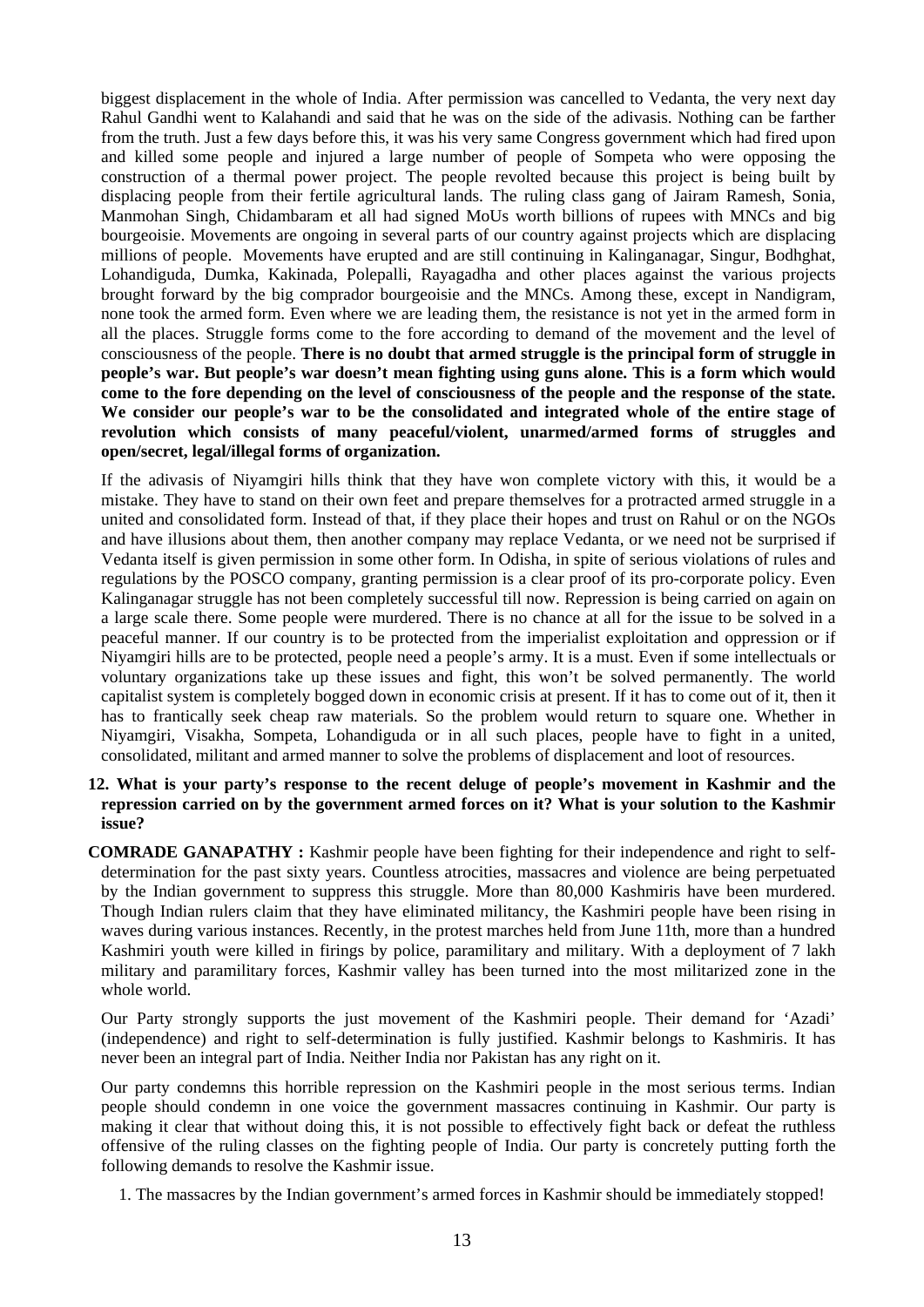- 2. Withdraw paramilitary and military forces from Kashmir immediately!
- 3. Immediately annul the AFSPA (Armed Forces Special Powers Act) which authorizes the military to indiscriminately kill people!
- 4. Conduct plebiscite in Kashmir and let the Kashmiris decide their future on their own!
- 5. Release all political prisoners unconditionally!

# **13. Commonwealth games are creating a furor all over the country. What is your party's stand on these?**

**COMRADE GANAPATHY :** The ruling classes conducted a big farce in the name of Commonwealth games by spending 70,000 crores of rupees in a callous manner with least bother or concern about the poverty, hunger, illiteracy, unemployment, diseases, homelessness, displacement, floods and other such unbearable problems of the majority of our population. While 77 percent of the people are living on less than 20 rupees per day they amassed crores of rupees under the pretense of games. The crores of rupees supposed to be spent on stadiums, roads, buildings that are built for the games and in buying various equipments found their way into the pockets of corrupt officials, ministers and contractors. The labourers worked in these construction works were exploited by giving them appalling wages.

On the other hand, the lives of working class and middle class people were in turmoil due to these games. In the name of beautification of Delhi, hundreds of thousands of slum people, roadside vendors and beggars were chased away. Daily movements of the people were restricted in the name of security. All this was nothing but an exercise carried out for profits of corporations and commissions of ministers and officials. Particularly, to divert the youth from their basic problems, to make them live in an illusory beautiful world and to douse their growing discontent too, these games were held. The people gained nothing from these games except heavy tax burden.

Moreover, these Commonwealth games are themselves a remnant of the colonial past which reeks of slavery. The past colonies of Britain join it. Except the comprador rulers who serve the neo-colonialists (imperialists) none of the citizens who aspire for the country's independence and none of the patriots could ever digest the fact that our country is a member of it. Any country with self-respect would reject membership of such an association. We appreciate the participation of players from various countries in games as part of some forums. But this could be supported only when they are held on an equal basis, without all this extravaganza and when it does not compromise the sovereignty of those respective countries.

## **14. The Lucknow Bench of Allahabad High Court gave a judgment dividing the disputed site into three parts. What is your say on this? What is the solution you suggest for this dispute?**

**COMRADE GANAPATHY :** Our party has stated very clearly our stand on the demolition of Babri Masjid many times in the past 18 years. Recently comrade Abhay, spokesperson of our CC has in a statement clearly stated our party's stand on this. It is really very sad that the Lucknow bench of Allahabad High Court distributed the disputed site into three parts. There is no scientific basis for this at all. Nor is there any historical evidence to support this. Our party has been consistently and clearly saying from the beginning that Babri Masjid should be rebuilt on the same place where it stood. It is a crime of Himalayan proportions to demolish it. Our party's stand is that the whole site should belong to the Muslim community. Through this judgment, injustice was done to the Muslim community.

On the question of arguments about the birth place of Rama which is supposed to be the spot where Babri Masjid was erected, when we look at the history of India, there were no Masjids at all at one time, you know! Just as Hinduism and Buddhism spread from the countries of India and Nepal to the entire Indian sub-continent and to some East Asian countries, all religions including Islam have spread to various parts of the world from their place of birth. So, by showing this reason and by making this judgment a model every Masjid can be turned into a disputed site, conflicts can be given birth to. Every minority community's praying site can be demolished. Now this danger has come to the fore more clearly. After this judgment there is every chance for the insecurity among the minority people to increase further. As our party spokesperson Abhay has stated, the people should stay alert with the fundamentalists, particularly, the Hindu fundamentalists. In Bhiwandi, Mumbai, Karnataka, Hyderabad, Gujarat and Odisha all the incidents which took place in the name of religious riots were plotted and perpetrated by the ruling classes, particularly the Hindu religious chauvinists. This judgment has given legitimacy to the demolition of Babri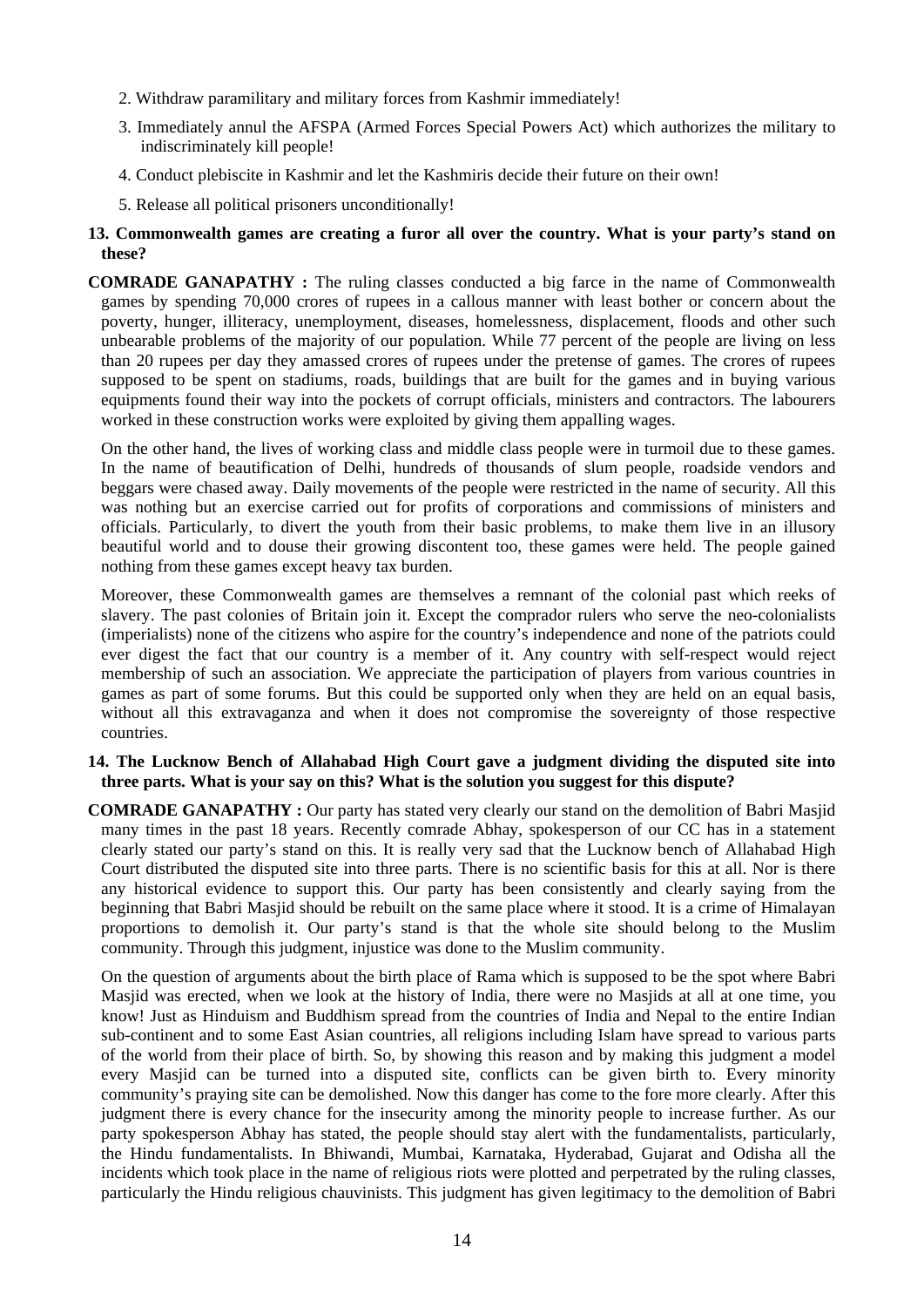Masjid. Now this court judgment has created conditions for the aggressiveness of Hindu religious chauvinists to increase in various forms on the religious minorities. So we are opposing this court judgment. Our party opines that only when people of all religious minorities including Muslim minority, secular forces, democratic forces and oppressed people of our country fight unitedly and isolate the fundamentalist forces, particularly Hindu religious chauvinist forces, a proper solution could be found for this issue or other such issues.

- **15. Mamata Banerjee had demanded judicial probe into Azad's murder. The CPI (M) party has been repeatedly hurling accusations about the close relations between Trinamool Congress and the Maoists? Are you having some undercover relations with Trinamool even while describing it as a bourgeois party? How do you justify this?**
- **COMRADE GANAPATHY :** We are not at all surprised that Mamata Banerjee had demanded judicial probe into Azad's murder. Anybody who is familiar with the political situation of Bengal would not be surprised with this. Democratic organizations and renowned personalities and mass organizations are demanding judicial probe and that the murderers of Azad should be held in trial for murder and punished. This demand represents the people's aspirations. She demanded judicial probe by taking this into consideration. Why would she have any respect or affection for Azad? Who would feel that Azad had been murdered in the most unjust manner? People only who think that the political aim for which Azad had fought is justified, only those who support it and only those who are committed to genuine democracy would sincerely condemn his murder. Others may condemn it for various reasons. Mamata is also one of them. They would do so for their own interests. Though she had made this demand taking into consideration her clashes with CPI (M), and the upcoming elections, it is a welcome demand. Her demand would to some extent help the struggle of the people.

Moreover, for the past fifteen years or more, severe clashes are going on between Trinamool and CPI (M). Sometimes in some places this is taking the form of armed clashes too. The CPI (M) formed armed social fascist gangs like Harmad Bahini and is attacking Trinamool, Maoists, democrats and people to suppress them. Trinamool took up arms to fight CPI (M). So, in order to fight back these attacks and to come to power in the next elections it is natural for Mamata to speak some words to attract the people. In our country, nearly for the past 30 to 35 years the characteristic feature which is continuing in the Bengal politics is that the ruling classes have set up armed clashes with each other. We don't find this in most of the other states. Though this contradiction between the ruling classes is very severe in various forms in other states, it is not at the level of armed clashes. This contradiction got reflected in Nandigram and it was useful for the people. In the parliament and municipal elections held later, Trinamool won more seats. Now in the upcoming assembly elections the competition would be even more tough. If she has to come to power now, she is compelled to talk as if she is on the people's side. People who hate and abhor CPI (M) would definitely teach it a lesson**. Now the entire people and democrats of Bengal want to escape from the tiger they are facing on the front side. Now for them the tiger in the front is more dangerous than the bear which is at their back. But after they chase away the tiger they cannot escape the bear's hug. Our party would continue to caution the people about this danger too. We would ask them to chase away the bear too in the future. They would have to certainly fight against the bear too. Unless people get rid of these two menaces, any one of them would continue riding on the back of the people.** 

Tomorrow, even if Mamata Banerjee comes to power, she would not seize the lands of land lords and distribute them to the poor peasantry nor would she seize the industries of the imperialists and big bourgeoisie. People would not have a chance to participate freely in the elections too. This means that even if she comes to power there won't be any fundamental change. However, if Trinamool comes to power after a long rule of social fascists, it would definitely try hard to gain a tight grip over the administration. During this period keeping in view the election promises she had made, she may temporarily stop attacks on the people. But this would be only temporary. Later, people would have to fight against her government too.

And our party doesn't have any open or undercover relations with Trinamool. But on some occasions even ruling classes may talk in the interest of the people. They would take up some pro-people demands on some occasions for mobilizing the support of the people and for votes. They would even conduct some struggles. Such struggles also exist though their scope is very limited. When such people talk in the interests of the people, we would examine them concretely. As the contradictions among the enemies are indirect reserves for the proletariat, depending on the concrete situation our party would clearly state its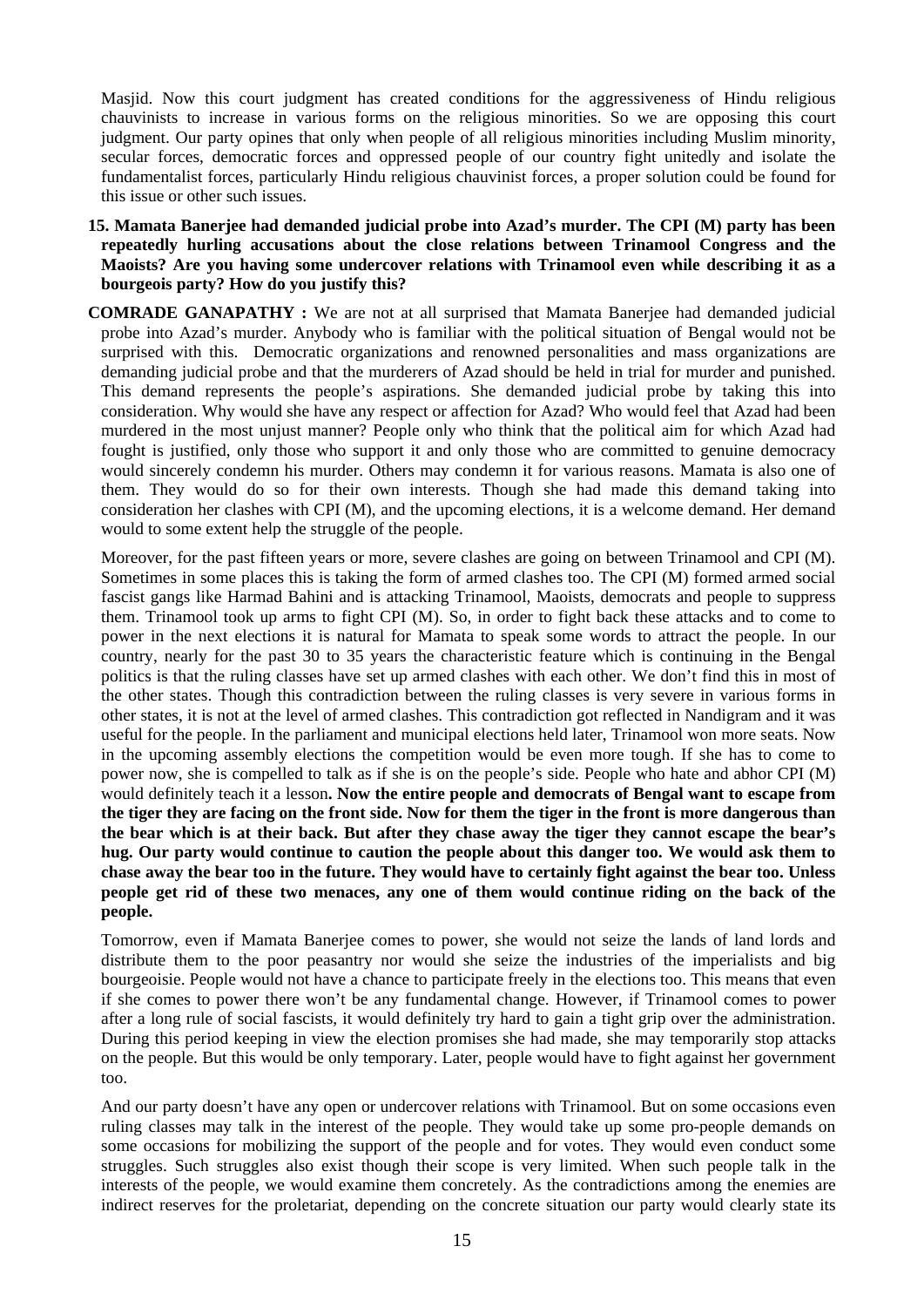stand. Our party would never support or oppose such things blindly. But people should seriously try to understand their class nature and their political and economic policies and should not entertain any illusions about them. If such illusions exist, it would be a task of our party to bring them out of it.

When our stand is so clear, it is not at all proper to say as if we have relations with her party and as if we are justifying it.

#### **16. There is a criticism on you that your party has mainly only leadership from Andhra Pradesh and that there is no adivasi leadership. How factual is this assessment?**

**COMRADE GANAPATHY :** This criticism is farther from the truth. Among the comrades who were elected into the CC in our Unity Congress-9th Congress there were comrades from various states. Majority of our leadership was elected from the states where our movement was strong and it is not true that they were elected from Andhra Pradesh alone. On the whole comrades from nine states who represent our party in 18 states were elected into the CC. It is very natural for more comrades to be elected where our movement is strong and from those who have led these movements since a long time. So, more comrades from Bihar, Jharkhand, Bengal, Andhra Pradesh and Dandakaranya were elected to the CC.

When we look at the Indian Communist Movement from 1925, for the first time three comrades from adivasi background were elected to the CC in our Unity Congress. Before the Congress, our CC member Comrade Shobha from adivasi background was arrested. When we take into consideration the class, caste and social conditions of our country, more of the comrades who were elected were from the background of basic classes and castes. There are comrades with long experience and efficient young comrades too among them. Our CC was formed with the three-in-one combination taught by Mao (belonging to the three generations). Some intellectuals who are not much associated with our movement or who do not know about us repeatedly question us as to why there are no women, dalits and adivasis in your leadership. This very revolutionary movement in India is carried out for the liberation of the oppressed people. The working class, peasantry and the middle class who are crushed under the exploiting classes and imperialists are the ones who are participating in the revolutionary movement. Our party has taken roots among the oppressed people and is extending among them. But from the days of Naxalbari till date, more than 12,000 comrades were killed by the state. Many of them were marvelous comrades. The vast majority of them, i.e., more than 80 percent belonged to the oppressed classes and castes. Comrades from rich peasants and upper middle class are less in number. Though we are striving to have more leadership from the oppressed classes, we had lost a majority of them in the enemy offensive and we want to clearly say that it is becoming a hindrance in achieving this goal. For example, in Andhra Pradesh more than four hundred women comrades were killed by the fascist governments. Most of them were from the background of oppressed classes and castes. Many educated women comrades who came from a middle class background were killed too. Many martyred women comrades were quiet capable of developing and were supposed to come into state committees and central committee of the party.

Not just in the CC, but in the state committees too we have comrades from a background of oppressed class, caste, gender and tribe. As we go further down, the vast majority of the leaders are from a background of oppressed classes. It is obvious that it is these comrades who would be elected to the higher committees in the future. **We also have a goal of breaking down the monopoly which the exploiting classes and upper castes have over knowledge in a bourgeois society and handing it over to the people. After the completion of revolution, we would achieve this by generating working class intellectuals and experts in countless numbers. Today, with this understanding, we are striving very hard to educate and develop all our comrades.** 

At present it is a known fact to all that the enemy is targeting the comrades from higher committees and killing them, but in the past 30 years, great, outstanding comrades and comrades who could develop were killed is a fact that you also should acknowledge.

And one more thing, when movements develop strongly in other states too, more number of oppressed people from all states would join the party and raise to the leadership ranks. This is a certainty.

Our Unity Congress has concluded that the caste-based feudalism entrenched and riding over the Indian society since centuries is built on the ideological basis of Brahmanism. Nothing can be more ridiculous than this state which has an upper caste, patriarchal, Hindu religious bias and which represents such a decadent system making false allegations against us in this matter. Some people innocently believe this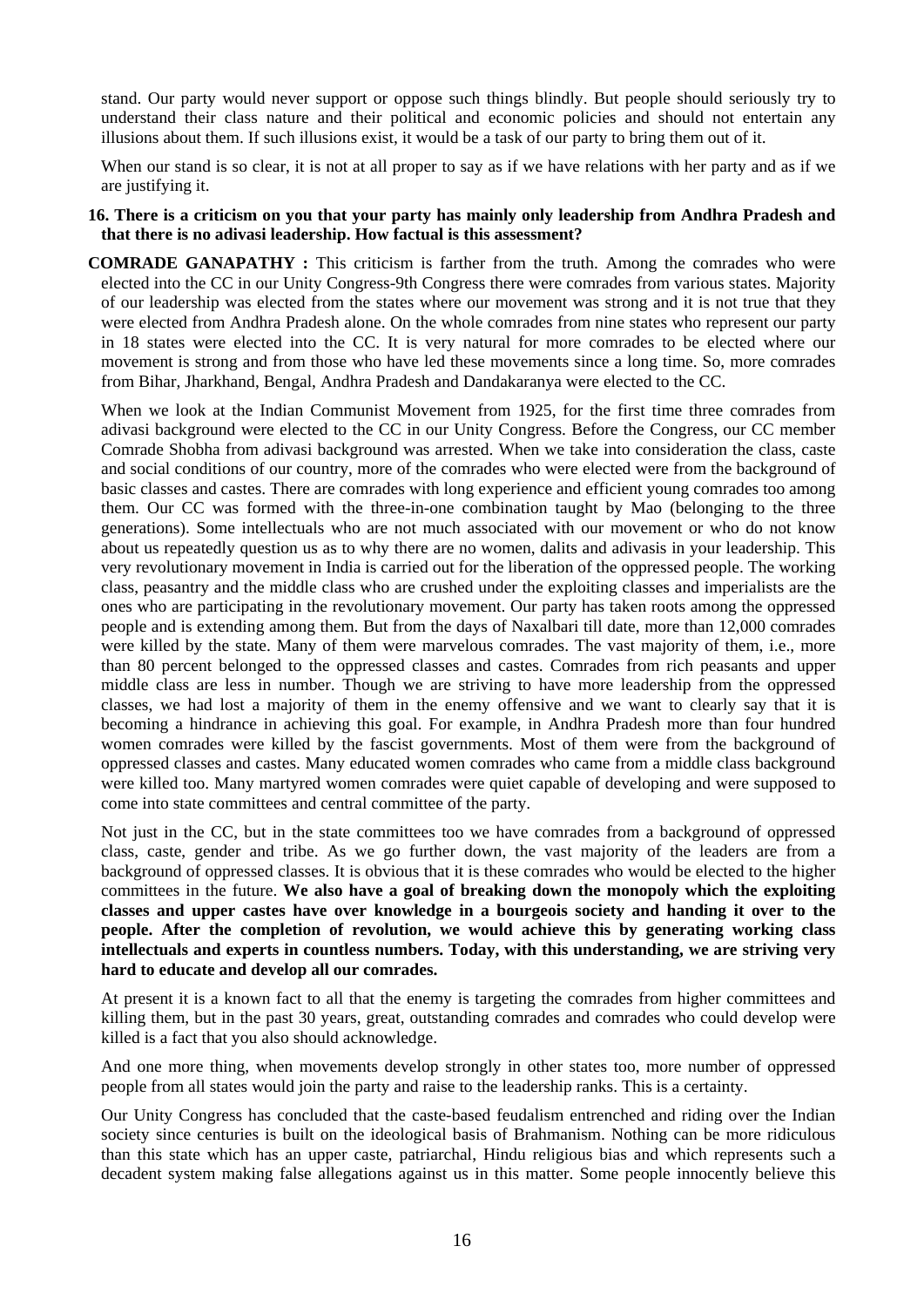false propaganda. The stooges of the ruling classes in the media are parroting the same and creating a uproar. However, our people do not have any doubts on us revolutionaries.

## **17. There are even allegations that women activists are exploited sexually in your party. Recently a woman commander gave an interview in the Times of India that many senior Maoist leaders had sexually exploited her. Do you think these are rare occurrences?**

**COMRADE GANAPATHY :** In the psychological war of the enemy on us, such allegations are an important part. The woman commander you mentioned was in fact kept in illegal custody by the West Bengal police for almost one year and later was asked to make this statement. The police bring lot of pressure and threaten in many ways the surrendered and arrested women comrades belonging to various states and make them issue such accusing statements and allegations on revolutionaries. This has been developed as a method by them after the 80s. So in this background one can assess how credible such allegations can be.

But we never said there are no shades of patriarchy in the party or that the men and women comrades haven't become its victims. We are fighting against the manifestations of patriarchy by increasing the political consciousness of our comrades and people, by taking up anti-patriarchal rectification campaigns and more than anything, increasing the consciousness, self-confidence and individuality of the women comrades and implementing pro-women policies firmly. It is a part of our practice to take disciplinary actions which include severe warning to expulsion from the party according to the severity of the mistake, on comrades who commit mistakes, however high they may be placed in the party.

In fact, in the ongoing revolutionary movement and people's war under our party's leadership women are participating on a large scale. The participation of women in the struggles against various forms of patriarchy, under our party's leadership is very inspiring to us. It is an undeniable fact that no where else in our country and under no other party is there such a huge mobilization of women as in our party. Women warriors in our PLGA are fighting the enemy very bravely. If the accusations made against us are true, then this would have been impossible. In fact, it is an irrefutable fact that women are finding only in our movement the security, respect and equal rights denied to them in the society or elsewhere.

On the other hand, the police and paramilitary forces, reactionary militias like Salwa Judum, Harmad Bahini, Nagarik Suraksha Samiti and SPOs are resorting to countless atrocities and violence on women as part of suppressing the revolutionary movement. Hundreds of village women were insulted, gang-raped, killed and tortured. They are languishing in jails under the burden of false cases. They are getting convicted. It is really surprising and sad that some organizations and individuals belonging to the civil society are making these allegations against us without bothering to speak or condemn this violence and atrocity on the women.

# **18. The Home ministry has recently hurled accusations at you that you are getting weapons and money from foreign countries, especially from China, Myanmar and Bangladesh. They are also alleging that you are getting help from the separatist organizations in North-East. What is your explanation?**

**COMRADE GANAPATHY :** This allegation is part of the psy-war against us by the ruling gangs to portray our Party as a terrorist and traitorous organization and isolate us from the people. Our weapons are mainly country-made. All the modern weapons we have are mainly seized from the government armed forces when we attack them. The enemy himself knows that seizure of arms is our main source for getting weapons. Our party supports the various nationality struggles waged for the liberation of their nationalities and their right to self-determination. We have political memoranda of understanding with some of the organizations which are leading the struggles there. We have published open statements about these in our magazines too. **As a revolutionary political party which represents the vast masses and as a party which would lead the government that would be completely responsible for this country after we come to power, we would establish relations with countries having different political systems in the world on the basis of** *Panchsheel* **policy. Now and later too we would decide about maintaining these**  relations with various organizations and parties in the world in the interests of the world revolution. **This is one of our candid basic policies. We have announced this policy through our party programme long back.** We would also buy weapons to fulfill the needs of our people's war from domestic and international market. This is the third and last source for our weapons. And the allegations made by Chidambaram-GK Pillai about getting weapons and money from those countries are nothing but baseless rubbish.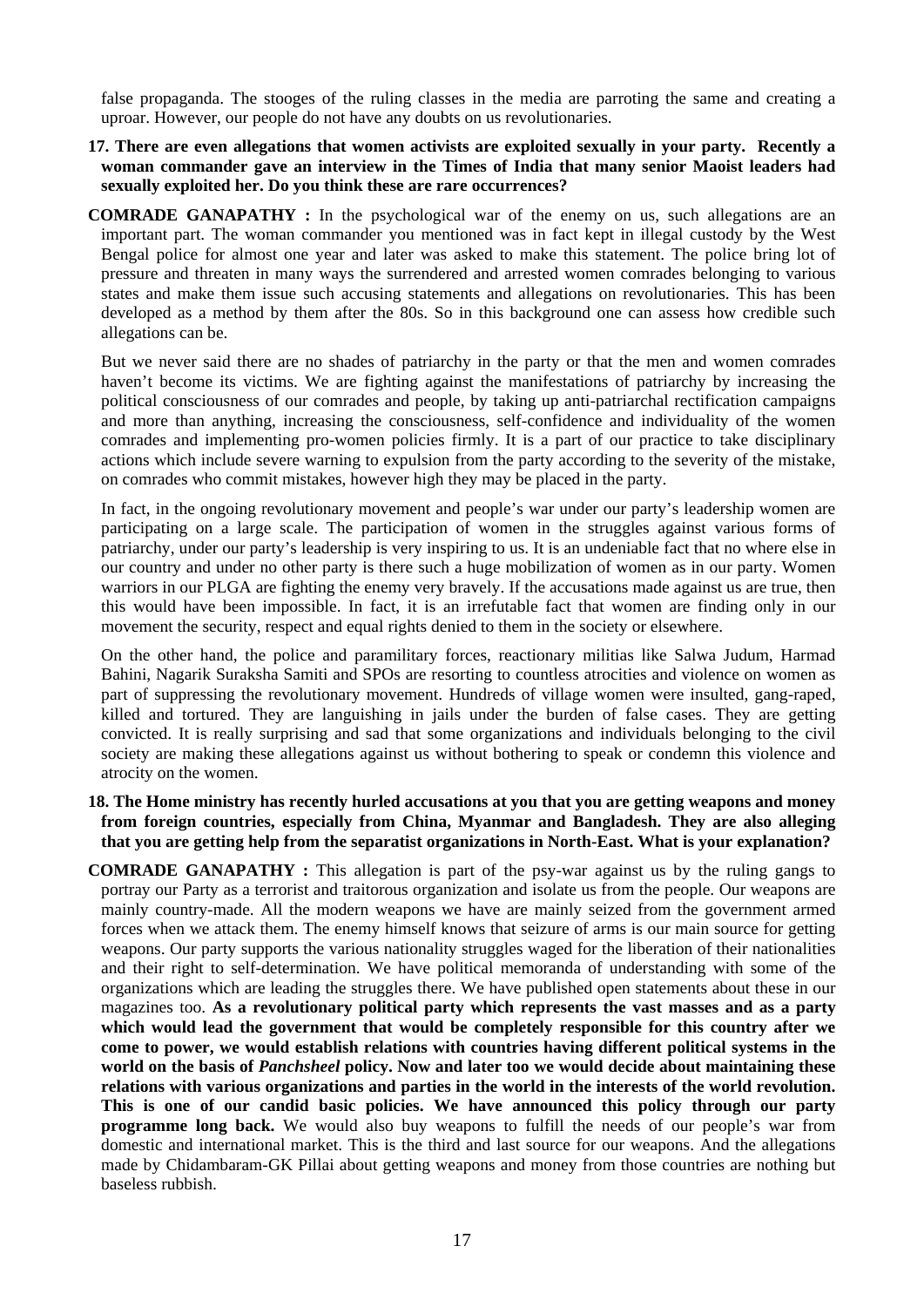In fact, it is the Indian government which is buying weapons, war material and modern technology from US, Russia, France and other imperialist countries, from Israel and other countries to suppress the people's democratic movements, nationality liberation struggles and revolutionary movements. With this huge arsenal the Indian expansionists are becoming a peril for the South Asian countries and this is also increasing the arms race with Pakistan. It is sending officers from here to notorious intelligence agencies like the Mossad and CIA for training in order to target the comrades leading the revolutionary movements and kill them. It is the ruling classes and their military higher officials who are wasting the people's money, filling their pockets with billions of rupees in the name of commissions in these transactions and betraying the country as traitors downright. Everybody should condemn this, question this.

## **19. Recently there have been allegations that the Maoist leadership is getting funds on a large scale from mining industries and other corporate companies. What is your answer to these allegations?**

- **COMRADE GANAPATHY :** This is also part of the foul propaganda of the government on us. They are even alleging that we are collecting five thousand crores of rupees annually. GK, PC and Prakash Singh never tire of harping on our 'extortion'. This is the falsest allegation that has been made on us. We out rightly reject this. Perhaps their eyes are used to seeing commissions worth thousands of crores of rupees and out of habit they see our collections too in those terms. If we could have collected even one percent of that amount, we could have done so much for our people! In fact, our party mainly collects donations from the people and funds from the traders in our guerilla zones. We have a clear people's financial policy. And our party also collects rational levy from contractors who take up various works in our areas. A considerable part of these funds is spent for welfare of the people through our people's power organs. As for mining organizations, our people are fighting their best not to allow them into our strong areas. Our party is leading these struggles, it is supporting them. So the issue of collecting funds from them does not arise, you know. The police officers, government officials and ruling class parties who illegally collect crores of rupees from various organizations, pocket commissions and stack away their money in Swiss banks do not have any moral right to point a finger at us.
- **20. What is your assessment about Obama's policies regarding withdrawal of US army from Iraq and Afghanistan, Indo-US nuclear deal and nuclear liability bill which was passed recently? How do you see Obama's visit to India who'll be coming next month?**
- **COMRADE GANAPATHY :** The economy of US broke down as US had to spend hundreds of billions of dollars to continue the war in Iraq and with thousands of US soldiers dying by getting bogged down in this war and Bush losing his face as he waged the war with the arrogance that he would be able to take hold of it within a few months and could not do so. Due to these reasons, leave alone Obama, even Bush had to talk about withdrawal of forces long back. The very attack on Iraq by US is a heinous crime against humanity. In fact, the US had not fought any heroic war there. US has superior force. But what it did was to rain lakhs of tonnes of bombs on Iraqi cities and towns, kill millions of Iraqis, create havoc and destroy one of the oldest civilizations of the world and its rich heritage, culture and society. So from the day it occupied Iraq, US has been continuously facing the resistance of the rebels, patriots and freedom-loving people of Iraq.

The US imperialist completely destroyed the state, army, judiciary, legislative bodies and administration machinery built by Saddam and is building a neo-colonial state by keeping their puppets in the front. It formed a new state with the puppet forces. It could destroy Saddam and his followers but it could not solve the new contradiction which had cropped up between the people and its puppets. They are unable to suppress the people's resistance. The army withdrawn by Obama is less and that which he is continuing is more. Recently when Iraqi national forces conducted a huge raid, the US army in Iraq barracks immediately stepped out.

After Obama came to power, more than 30,000 additional troops were sent to Afghanistan by him. A fake election farce was conducted amidst severe opposition of the Afghan people and he had his puppet Hamid Karzai elected. Ninety percent of the persons dying in US bombing are ordinary citizens. NATO troops under US leadership are indiscriminately killing Afghan citizens. The atrocities committed by US are so horrible that even their puppet Karzai was forced to open his mouth. In West Pakistan, they are killing hundreds of ordinary citizens in drone attacks. Till date, Karzai's power is confined to the cities. Afghan people have never bowed to the rule of any intruder in their whole history. They chased away the imperialists and occupiers from their land enduring all kinds of travails. Exactly as in the case of Russian imperialists, Afghan land would prove to be the graveyard of the US imperialists too. Obama is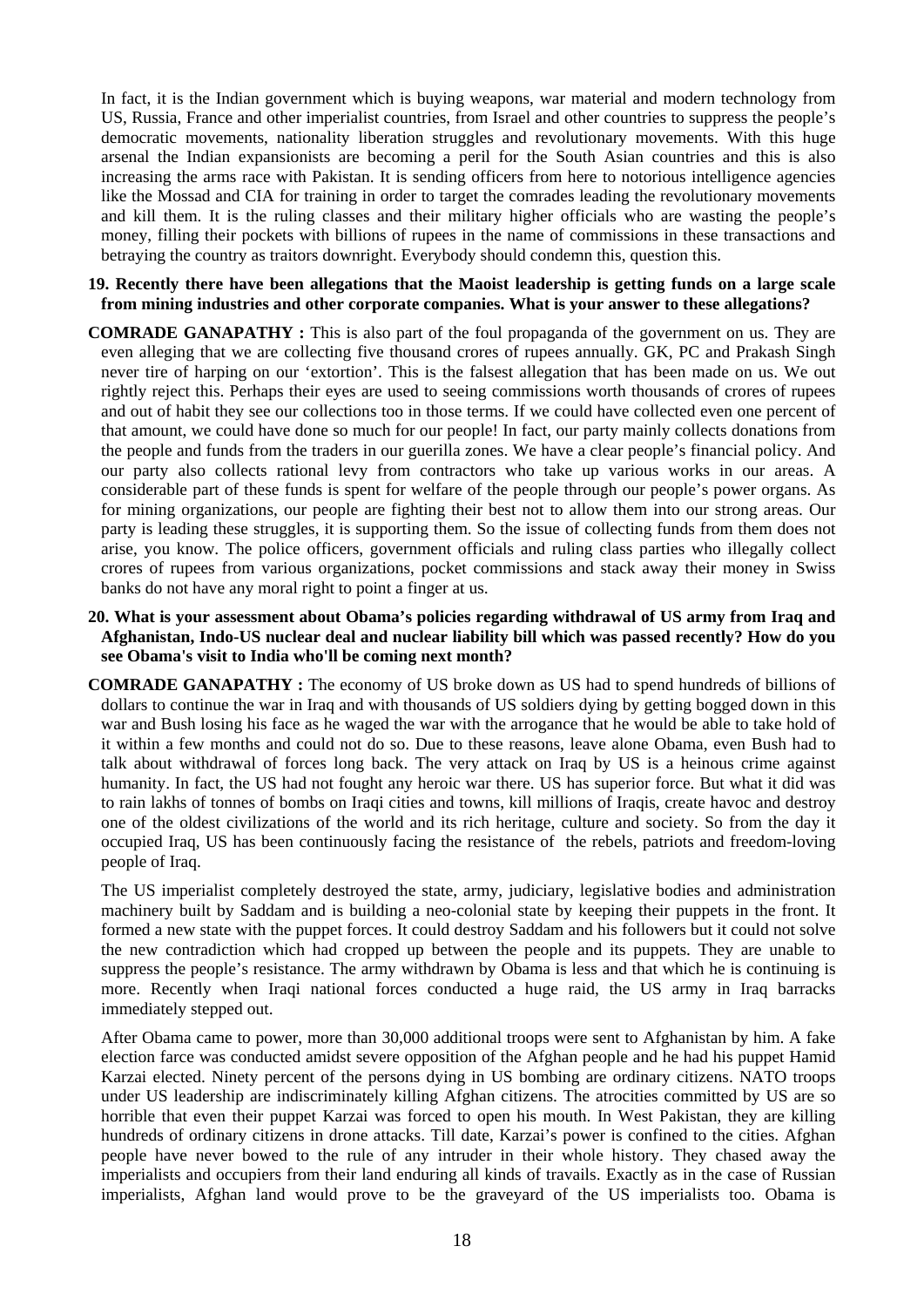implementing the same diplomatic policies followed by Bush in Middle and South Asia, if not more callously. The US strategy for world hegemony to gain control of Caspian sea gas and establish permanent bases in Afghanistan to surround China is bound to fail.

During UPA-I, Prime Minister Manmohan Singh ignoring stiff opposition from the people, had civilian nuclear deal with the US passed proving himself a trustworthy servant of the US imperialists. The Nuclear Liability Bill which has been passed by the Parliament recently is nothing but a continuation of this servility. Regarding the Bhopal gas leak accident which led to gruesome death of thousands of people and disaster for hundreds of thousands of people in Bhopal, the wounds in the hearts and minds of the people of India continue to pain till this day. And now the UPA government has in a most shameless manner dared to prepare this Bill enabling many more 'Bhopals' to make their way and ensuring even if such holocausts take place, the foreign capitalists responsible for those would be set free with far less 'liability' (just like Warren Anderson and Dow Chemicals were set free). While BJP has helped UPA government in passing this Bill, the parliamentary Left parties who call themselves Communists, have once again proved their compromising nature by not opposing this traitorous Bill firmly and not initiating people's movement against this. Manmohan Singh worked hard to ensure this Bill passed before the arrival of Obama.

US imperialism, which has been plundering the poor countries across the world, suppressing the oppressed nationalities, pushing the notorious thugs and dictators into the power, bullying those countries who wouldn't cooperate, going to any extent to loot oil, minerals and all other natural wealth and sources, is the no. 1 enemy of world people. Its leader Barack Obama is such a person whom the entire humanity must hate. As his predecessor George Bush had accumulated the hate across the globe, US imperialist masters brought Barack Obama in a plan that people could be deceived with his skin color. Though Obama was so much rhetorical opposing the policies of Bush, after entering into the White House, all the policies and decisions taken by him till this day are nothing but continuation of the Bush administration. In fact the difference between George Bush and Barack Obama lies just in their color and in the name of their representing parties. There is no difference between them in exploiting and suppressing the world people, oppressed nationalities, countries and working class of the US. It's an irrefutable fact that this black color President was selected by the most notorious white vultures of US monopolistic corporations.

The comprador ruling classes of India are busy laying red carpet to welcome Obama. Welcoming Obama means nothing but a betrayal to the values of sovereignty, freedom, independence, self-reliance, peace, justice and democracy. Inviting Obama to our beloved country means showing servility to its warmongering, invasive, exploitative and hegemonic policies. Therefore, on behalf of the Central Committee of Communist Party of India (Maoist), I call upon entire people, revolutionary and democratic organizations and all patriotic forces of India to register your protest in various forms and to raise the slogan 'OBAMA! GO BACK!!' loudly in one voice.

#### **21. How do you assess the revolutionary situation in the whole of South Asia? What do you think would be the impact of the recent changes in Nepal on it?**

**COMRADE GANAPATHY :** According to our party's assessment, the revolutionary situation in the whole of South Asia is excellent. The assessment of the Coordination Committee of Maoist Parties and Organizations of South Asia (CCOMPOSA) is also the same. In all the countries of South Asia the condition is more or less the same. Though the chauvinist Sinhala government may be arrogant that they had completely suppressed the Tamil Eelam movement under LTTE's leadership, it is impossible for them to permanently suppress the Tamil national aspirations. The conditions for it to raise its head within a short period in another form exist there. The struggle forms and organizational forms may vary. Tamil people have made immense sacrifices and have a long experience of struggle. Freedom-loving Tamil people would never rest. It would be an illusion of the chauvinist Sinhala government if it thinks that it had established permanent social peace by eliminating LTTE.

Severe revolutionary crisis is still continuing in Nepal. The state machinery has become paralyzed. All class forces are intensely clashing with each other. But the unfortunate thing is that, the Maoist party there let go the opportunity to seize political power using this excellent crisis situation. At a time when it should continue the people's war and seize political power, it wants to come to power through the parliamentary system instead. Our party's Central Committee wrote an open letter to that party in this matter and had issued statements too.

Though such excellent revolutionary situation exists, the Maoist party is not giving primary importance to the movement in rural areas, is not mobilizing peasantry, working class and middle class masses militantly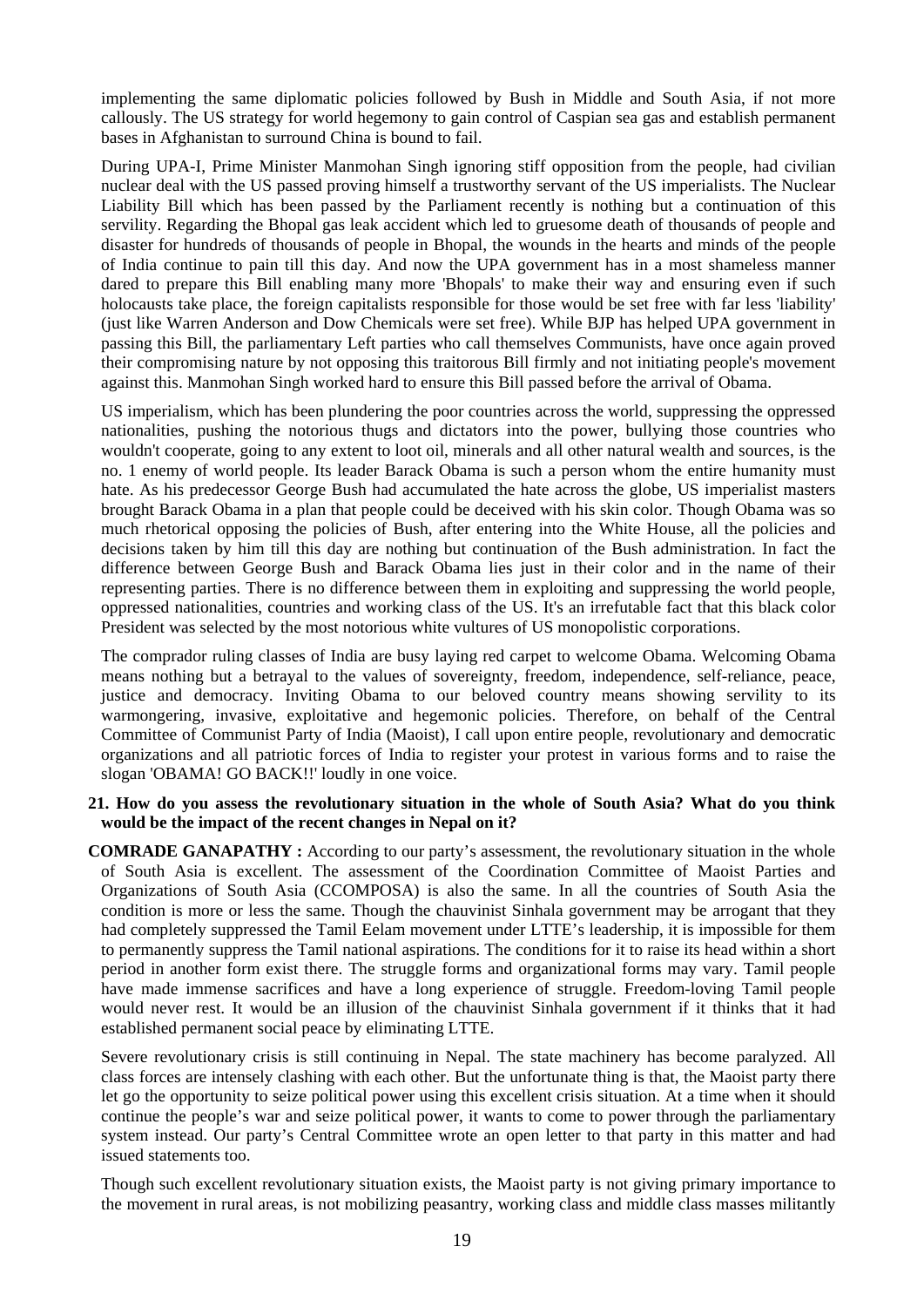against feudalism, imperialism and Indian expansionism and just whiling away its time. It adopted a right opportunist line. It won't be much long before it becomes clear if the Nepal Maoist party would utilize the present excellent revolutionary situation, train its people in struggle and plunge into the decisive battle for final victory or if it would get bogged down permanently in the parliamentary mire. Anyway, t would depend on whether they are ready to abandon their wrong line and adopt the correct line or not. It is a fact that internal struggle is going on in the Maoist party there.

Our party's analyzes the situation in our country to be excellent. All the social contradictions in our country are sharpening too. The people of India are fighting a bitter struggle against feudalism, imperialism and comprador bureaucratic capitalism under our party's leadership. We would be able to influence the situation in South Asia by defending ourselves against the enemy offensive and intensifying our People's War.

The situation in Bhutan is excellent. Though a so-called parliament was formed in Bhutan, it is a peculiar form of constitutional monarchy masquerading as parliamentary democracy. Even in the new government the members of the king's family are the main players. Bhutan is still under the grip of feudalism and Indian expansionists. But revolutionary party has already been formed there. The peasants there have to fight too.

The Pakistan society is facing the most severe crisis in its history. It has become a playground for the US super power's strategy for world hegemony. The phenomena in Afghanistan are intensifying the crisis too. Pakistan has become the centre point in the US plan to surround China. Oppression of nationalities is continuing severely there. Its contradictions with the Indian expansionists on the one hand and the horrible exploitation and oppression of feudalism, imperialism and comprador bureaucratic capitalism on the other hand are continuing and intensifying further. So there is severe discontent among the people. But as there is no Maoist party there, it is not in a position to utilize it. This is a very unfavourable aspect.

Bangladesh is one of the most poor and backward countries in the world. The peasantry is living under the yoke of feudalism, comprador capitalists and imperialists and is the victim of their terrible exploitation. Along with this, the pressure and threats of the Indian expansionist ruling classes are also continuing severely there. The Maoist party there is facing many losses but it is trying hard to overcome them and strengthen itself. On the whole, South Asia is facing severe social crisis in the present world conditions and is having favourable conditions for the revolution.

The Maoist communist party in another Asian country, the Philippines is developing day by day and is having a strong mass base. It is strengthening its New People's Army and is fighting back the biggest ever military offensive campaign of the enemy. The government's army there is taking along the US military advisers with it and is making large scale attacks on the Maoists with the support of military helicopters. But it is the government's troops that are suffering more casualties. The New People's Army is winning victories by bravely fighting back the attacks of the Special Forces.

In such circumstances, it is impossible for the Indian expansionists, the ruling classes of the respective countries or the imperialists to permanently suppress the Maoist, democratic, progressive, patriotic forces and national liberation struggles in South Asia. The more they try to suppress it, the more they will rise up. Moreover, the world revolutionary situation is also excellent. The situation for the flaring up of revolutionary movements all over the world is developing further.

# **22. Finally, how do you assess the main successes and failures after you held your Unity Congress in 2007? What do you feel about the future of Indian revolution on the whole?**

**COMRADE GANAPATHY :** Our Unity Congress held in January, 2007, took up the main, immediate and central task of intensifying the people's war all over the country, developing guerilla war into mobile war and developing the People's Liberation Guerilla Army into People's Liberation Army (regular army) with the aim of establishing Base Areas. As part of it, our Congress gave us many tasks such as intensifying mass struggles, extending the movement, building and strengthening the United Front. For the past three and half years, our entire party fought by keeping everything at stake to fulfill these tasks basing itself firmly among the people. In this process, we achieved some significant successes. We faced some serious failures. We gained many valuable experiences. We learnt some important lessons. On the whole, when we look at our successes, we can surely say that the necessary foundation for advancing the Indian revolution down the path of victory by gaining more successes in future has been strengthened further.

If we look at the successes….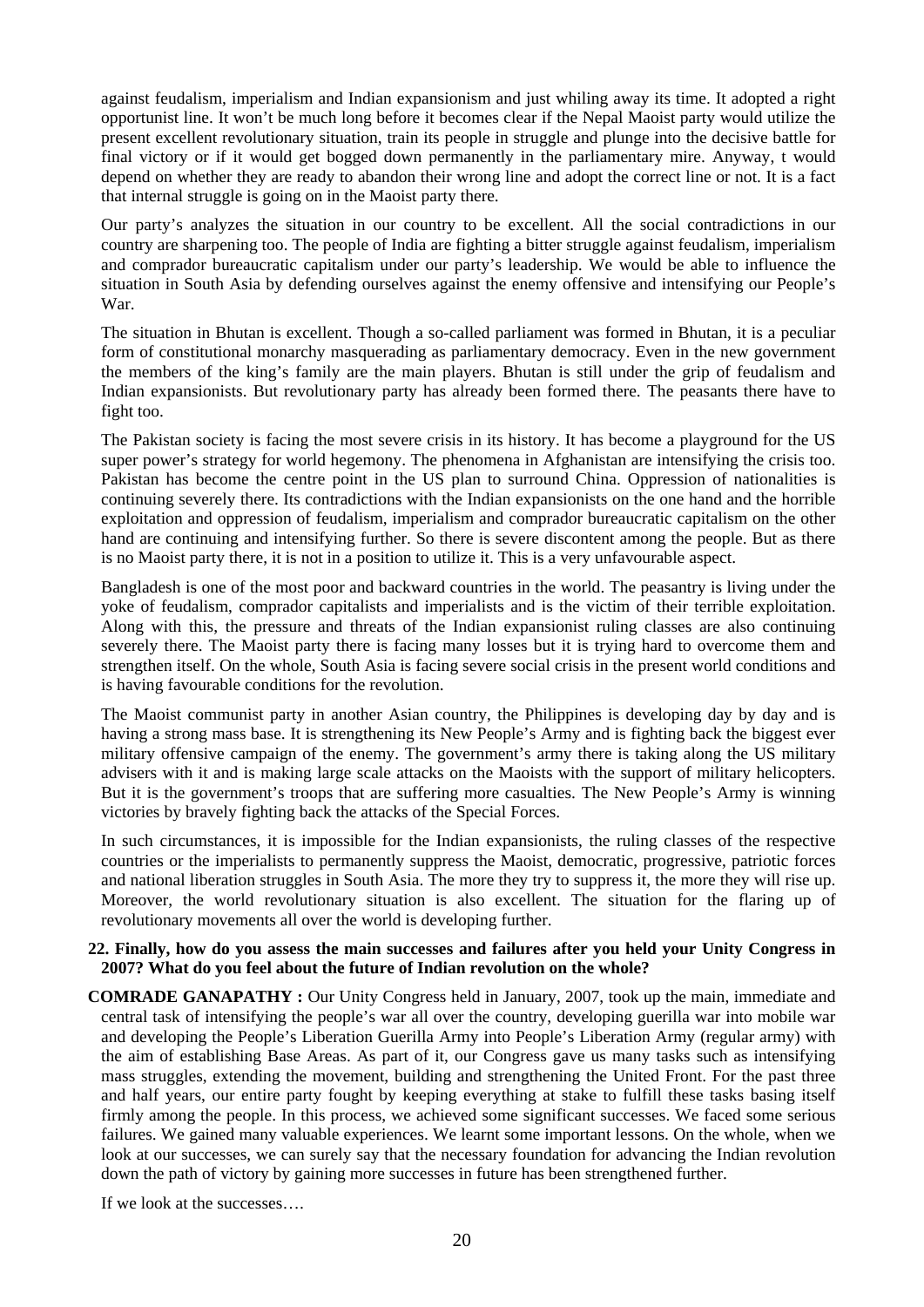- 1. In the past three and half years, in many areas of our country a deluge of mass struggles erupted under our party's leadership. Especially in Dandakaranya, Bihar, Jharkhand, West Bengal, Odisha, Maharashtra and Andhra Pradesh, people participated on a large scale in struggles against the loot of their resources by the Indian and foreign corporations and particularly against the displacement of adivasis. Though the Indian ruling classes formed *goonda* gangs like Salwa Judum, Sendra, Nagarik Suraksha Samiti and Harmad Bahini and perpetrated terrible violence and atrocities on the people, they fought bravely under our party's leadership and with the support of our PLGA. In Kalinganagar, Singur, Nandigram, Lalgadh, Narayanapatna, Dumka, Polavaram, Lohandiguda, Raoghat, Pallamad and many other places people mobilized on a large scale and participated in struggles. Nandigram, Lalgadh and Narayanapatna came to the fore as new models of mass struggles. In the various programmes we took up on political issues, we mobilized lakhs of people. People responded greatly to our political programme of boycotting the elections to various state assemblies and the parliament. In our movement areas, people boycotted elections on a huge scale and brought to the fore very strongly the need for people's political power. As part of Operation Green Hunt carried on with coordination between the central and state governments since mid-2009, people were massacred. In spite of it, thousands of oppressed people, especially the adivasis and women participated in several programmes against state repression and on various political issues in Dandakaranya, Bihar-Jharkhand, West Bengal and Odisha and Andhra Pradesh.
- 2. Another important victory is the emergence of people's democratic political power at a primary level and its strengthening and extension as an alternative to the state system of the feudal, comprador bureaucratic bourgeoisie, run with the support of the imperialists. In our main guerilla zones of Dandakaranya and Bihar-Jharkhand, Revolutionary People's Committees (RPCs) have been formed and are functioning. They are strengthening and extending. In Lalgadh and Narayanapatna which have newly emerged on the political scene of our country, the people's power organizations which were formed at a primary level by having people's development at the core even amidst severe enemy offensive have attracted the attention of the people of our country. They overthrew the rule of the local exploiting classes and are running people's rule at a primary level. These new political power organs are working in the spheres of education, health, sanitation, water facilities and agriculture development etc having people's real development as their aim. They are a great inspiration to the oppressed people, the democratic organizations and intellectuals all over the country. They are coming to the fore as the genuine people's alternative system. As an answer to the fake development model of the exploiters, these new political power organs are bringing forth a genuine development model of the people.
- 3. In the past three and half years, the guerilla warfare intensified and is continuing at a higher level. Our people's guerillas conducted valiant attacks on the police, paramilitary and commando forces that are resorting to endless atrocities and violence and massacring people to accomplish the interests of the exploiting classes. Our guerillas eliminated hundreds of mercenary troops and seized hundreds of modern weapons and ammunition and improved our armoury. The guerilla war going on under our leadership is giving inspiration and self-confidence to the people. Defending the people's political power which is developing at a primary level and defending the lives and properties of the people, our people's army had emerged as the real saviour of the people. Though the enemy is carrying on many suppression campaigns, implementing carpet security by deploying lakhs of police and paramilitary forces and carrying on attacks continuously, with the active support of the people our PLGA is growing ever more.
- 4. Particularly, when we observe from our Unity Congress onwards, the emergence of our party on the political scene of the country as a major alternative political force is another significant success. People increasingly understand that our political line is correct. Now, citizens of our country are showing more interest in knowing about our stands and solutions regarding many problems faced by our country. For the past 63 years people are frustrated with the bankrupt politics of the various exploiting ruling class parties, revisionists who call themselves left parties and the Hindu religious chauvinists. It is now clearly seen that they are getting increasingly influenced by the politics of Maoists and moving nearer to it than in the past. We believe that this would serve as an assurance for the formation of a strong, broad and countrywide united front in the future.

Along with these main successes, we had faced some serious failures and losses too. The main ones are…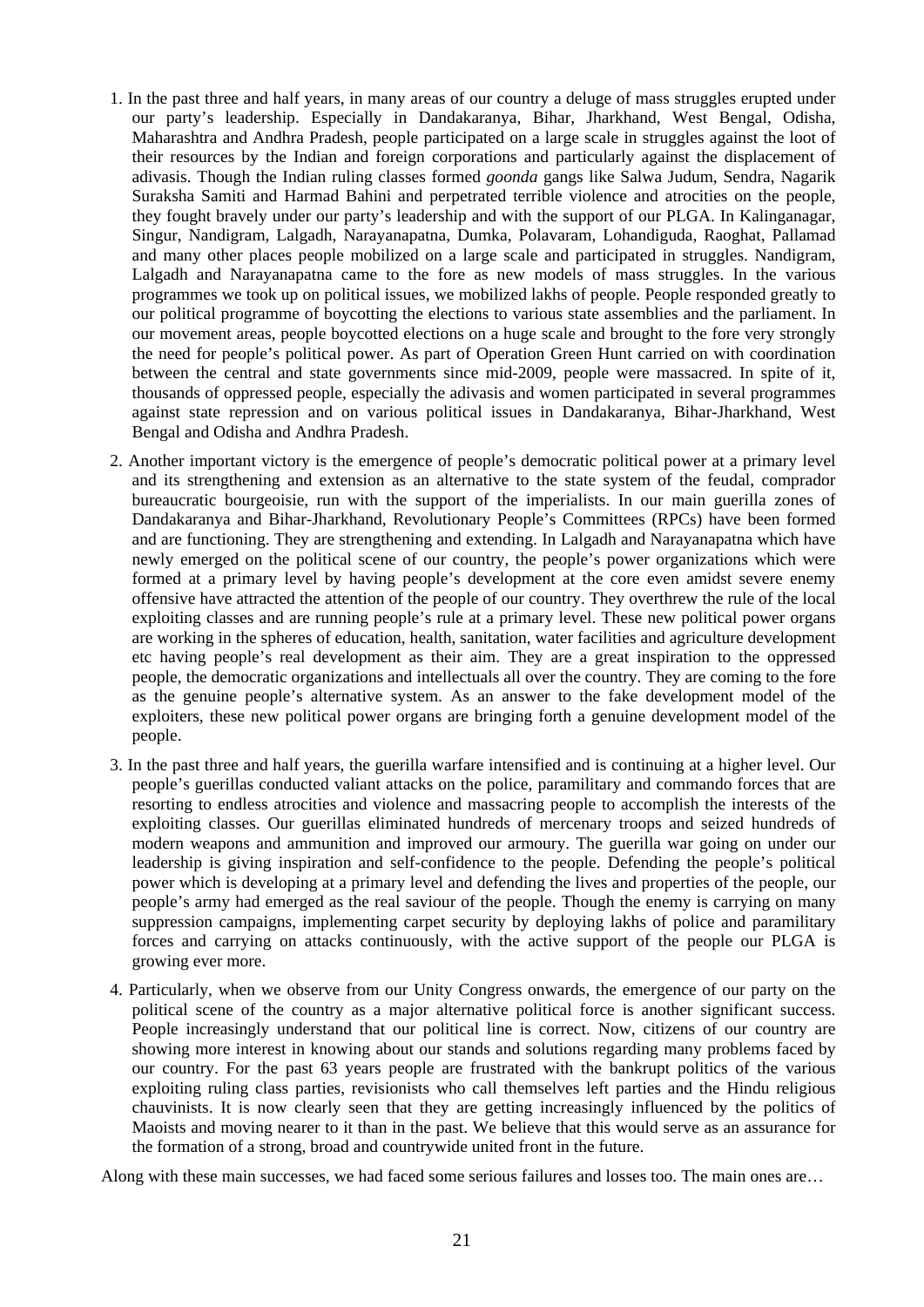- 1. As we had lost leadership forces in the enemy attack we faced serious losses. After completion of our party Congress, a considerable number of our CC members were caught by the enemy and were either killed in fake encounters or put in jails. This is the very big hindrance we are facing in achieving our goals. No doubt, this would have a grave impact on the Indian revolution.
- 2. Due to the severe offensive of the enemy and our failure in understanding it properly, formulating proper counter tactics and implementing them, we were weakened in some areas and we retreated from some areas.

These are our main successes and failures. Meanwhile, the living conditions of the working class in our country are increasingly becoming worse. The peasantry is increasingly becoming penniless due to the policies imposed by the feudal and imperialist exploiters and are resorting to suicides in lakhs. In the name of new policies, the penetration of foreign capital into the fields of education, health, industry, defence, transport, media, trade etc has intensified. The exploitation, oppression and control of the imperialists increased to an unprecedented level since 1947. Severe repression is continuing on the Kashmir and North-East people who are fighting for their national liberation and right to self-determination including the right to secession. Due to the policies followed by the Indian expansionists by colluding with the US imperialists, they are bitterly hated by the people of South Asia. The socially most oppressed sections of dalits, adivasis, women and religious minorities that constitute are suffering from several problems. The state is unleashing terror on those forces which are fighting against these problems. Civil rights are becoming completely absent. None of the basic problems of the people are in a position to be solved in this present setup. **The announcement by the Prime Minister that we would become a strong economic force in the 21st century and would achieve a two-digit economic growth is a big sham. While corporations belonging to the likes of Ambani, Tata, Mittal, Jindal and Essar are amassing enormous wealth and increasing their 'development' rate at a rapid pace, they are throwing the vast masses into the whirlpool of insufferable poverty, hunger, unemployment etc.**

When we examine all these problems, it would become increasingly clear that the fundamental contradictions in our country, i.e., the contradiction between feudalism and the vast masses, between imperialism and Indian people, between capital and labour and the contradiction among the ruling classes are intensifying further. Our party is advancing forward with an attitude of taking up the problems of the people. Our political line lays emphasis on the solution to these problems. We believe that the Indian revolutionary movement would advance down the victory path only through the People's War waged under our party leadership while strengthening our people's army with the aim of establishing Base Areas and the United Front formed by uniting all these forces under the leadership of the proletariat. We also believe that its future would depend on how this process advances. On the whole we are looking at the future of the Indian revolutionary movement with great optimism.

Our party is serving as a beacon of hope for the oppressed masses of our country. In the midst of this decadent, corrupt and loathed system our party shines like a bright star. We are not at all saying that we have ready made solutions to all the complexities existing in the world revolution and the Indian revolution. But we have a correct political line. We are confident that we can solve all these problems in a process of making the new democratic revolution a success as the first step towards socialism and communism. We believe that all the problems faced by the society can be solved in the light of Marxism-Leninism-Maoism. Likewise we will learn from international experiences too. We will apply Marxist-Leninist-Maoist ideology to the concrete practice of Indian revolution. We will fight dogmatism and empiricism which raise their head in practice. We will firmly adhere to mass line and dedicate ourselves to fulfill the aspirations and hopes of our people. We will determinedly fight the left and right opportunist trends and revisionism which may crop up in our party and in the international communist movement. However, there are chances for mistakes and accidents to happen in the process of revolution. So, we would accept our mistakes with a genuine self-critical attitude and humility. We will correct our mistakes. We will advance in the path of revolution till the final victory in this great war waged to establish a society where there is no scope for hunger, injustice, poverty, illiteracy, unemployment, price rise, displacement, untouchbility, discrimination, social evils etc by liberating our beloved country from the exploitation and oppression of feudalism, imperialism and comprador bureaucratic capitalism. Our party has emerged out of the innumerable sacrifices of our cadres and leaders. They lay down their lives unflinchingly for people's democracy and communism. These selfless, exemplary martyrs are the ray of hope in our society. We will definitely hold high their esteemed revolutionary tradition. We will establish their lofty human values in this society. We will steer clear of avoidable losses and display communist consciousness, courage,